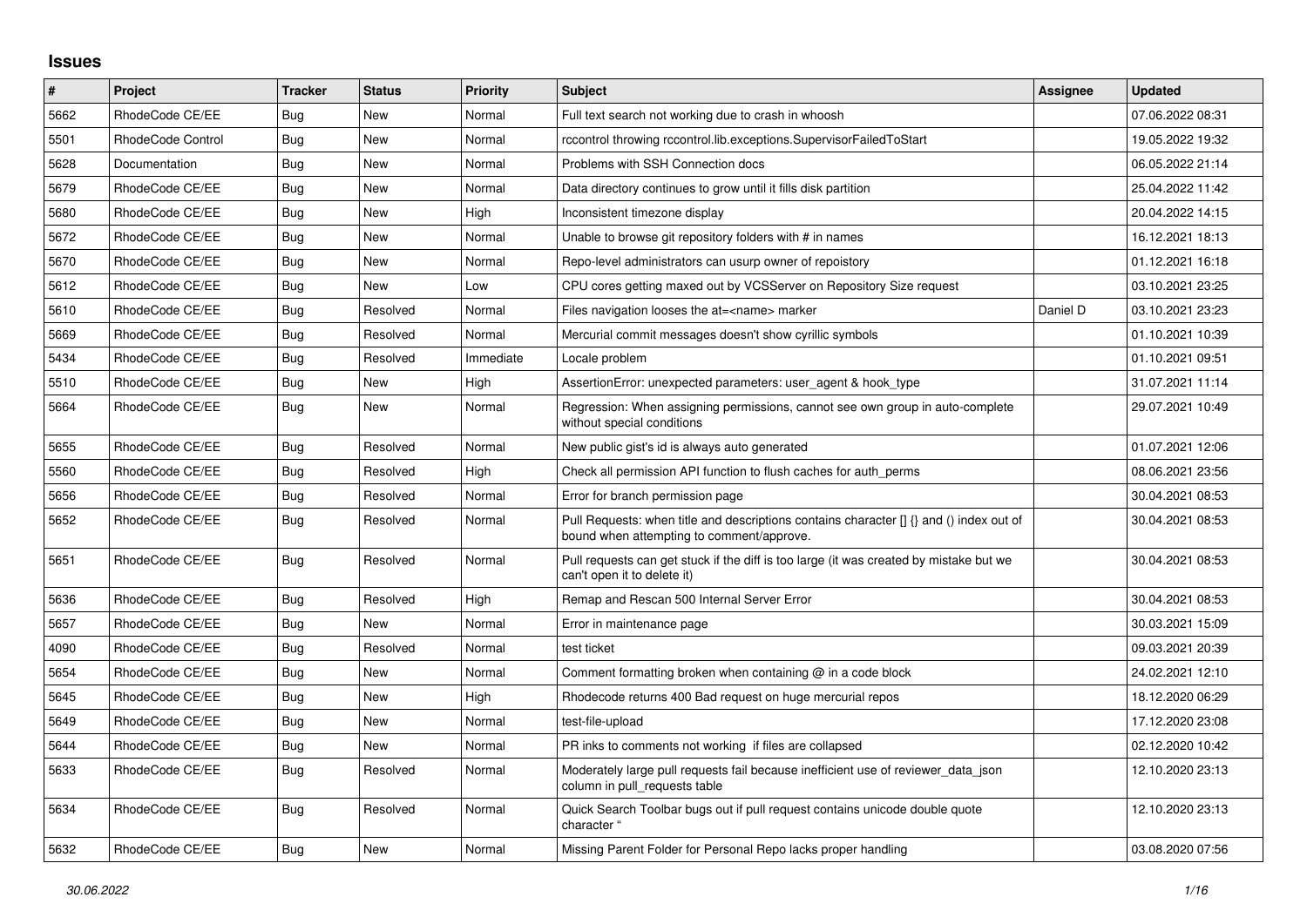| #    | Project         | <b>Tracker</b> | <b>Status</b> | <b>Priority</b> | <b>Subject</b>                                                                                           | Assignee                     | <b>Updated</b>   |
|------|-----------------|----------------|---------------|-----------------|----------------------------------------------------------------------------------------------------------|------------------------------|------------------|
| 5622 | RhodeCode CE/EE | Bug            | Resolved      | High            | Upgrade from 4.18.3 to 4.19.3 broke all PRs                                                              |                              | 28.07.2020 16:44 |
| 5623 | RhodeCode CE/EE | <b>Bug</b>     | Resolved      | Normal          | Credentials for remote repository URL leaking in Repository Header                                       |                              | 22.07.2020 00:47 |
| 5630 | RhodeCode CE/EE | Bug            | New           | Normal          | Inline comments do not follow the line of code                                                           |                              | 21.07.2020 11:25 |
| 5629 | RhodeCode CE/EE | Bug            | New           | Normal          | Diff truncated on small files                                                                            |                              | 21.07.2020 08:58 |
| 5531 | RhodeCode Tools | Bug            | New           | Normal          | rhodecode-index: default cli opts overwrite given mapping file                                           |                              | 17.07.2020 17:36 |
| 5627 | Documentation   | Bug            | New           | Normal          | Immediate re-run of rhodecode-index throws warnings on some repos (and suggests<br>rebuild from scratch) |                              | 02.07.2020 19:41 |
| 5626 | RhodeCode CE/EE | Bug            | New           | Normal          | Whoosh full-text indexing is fully indexing all repos, not recognizing forks                             |                              | 02.07.2020 19:24 |
| 5625 | Documentation   | <b>Bug</b>     | New           | Normal          | Feedback on RhodeCode Full-text search docs                                                              |                              | 02.07.2020 19:22 |
| 5624 | RhodeCode CE/EE | <b>Bug</b>     | <b>New</b>    | Normal          | Timeout when trying to test SMTP email configuration                                                     |                              | 01.07.2020 20:01 |
| 5621 | RhodeCode CE/EE | Bug            | Resolved      | Urgent          | $LDAP + User Groups authentication playing not working after upgrade to 4.19.x$                          |                              | 15.06.2020 17:56 |
| 5620 | RhodeCode CE/EE | Bug            | Resolved      | Normal          | Regression of mail rendering in Thunderbird                                                              |                              | 15.06.2020 16:45 |
| 5619 | RhodeCode CE/EE | Bug            | Resolved      | Normal          | Setting Landing Commit to SVN Trunk results in Files tab hitting a 404                                   |                              | 04.06.2020 23:51 |
| 5590 | RhodeCode CE/EE | Bug            | <b>New</b>    | Normal          | Pull Request creation takes 2 minutes                                                                    |                              | 28.05.2020 20:48 |
| 5523 | RhodeCode CE/EE | Bug            | Resolved      | High            | user from AD is asked to change his password when logs in.                                               | Thierry<br>Wynsdau           | 28.05.2020 20:28 |
| 5555 | RhodeCode CE/EE | Bug            | Resolved      | Normal          | Making Repository Public does not update the Default User Permissions                                    |                              | 28.05.2020 20:26 |
| 5594 | RhodeCode CE/EE | <b>Bug</b>     | Resolved      | Normal          | Credentials in Repository Settings for Pull requests are exposed                                         |                              | 28.05.2020 20:25 |
| 5561 | RhodeCode CE/EE | Bug            | Resolved      | Normal          | PR diff doesn't update when target changes                                                               |                              | 21.05.2020 11:53 |
| 5596 | RhodeCode CE/EE | Bug            | Resolved      | Normal          | Pull Request duplicated after description edit                                                           |                              | 14.04.2020 13:28 |
| 5606 | RhodeCode CE/EE | Bug            | Resolved      | High            | SVN + ssh subdirectory failure                                                                           | Daniel D                     | 09.04.2020 03:29 |
| 5599 | RhodeCode CE/EE | Bug            | Resolved      | Normal          | SVN navigation to trunk fails                                                                            | Daniel D                     | 04.04.2020 11:21 |
| 5608 | RhodeCode CE/EE | <b>Bug</b>     | Resolved      | High            | svn+ssh user set incorrectly                                                                             | Daniel D                     | 31.03.2020 18:21 |
| 5605 | RhodeCode CE/EE | Bug            | Resolved      | Normal          | Cannot set subversion compatibility to 1.10                                                              |                              | 30.03.2020 17:27 |
| 5604 | RhodeCode CE/EE | Bug            | Resolved      | High            | Search error on second result page                                                                       | Daniel D                     | 30.03.2020 16:01 |
| 5598 | Documentation   | Bug            | <b>New</b>    | Low             | Typo in force delete command                                                                             |                              | 19.03.2020 20:10 |
| 5576 | RhodeCode CE/EE | Bug            | Resolved      | High            | Hosting many repositories                                                                                | Craig Fairhurst              | 12.02.2020 12:55 |
| 5587 | RhodeCode CE/EE | Bug            | Resolved      | Normal          | Broken metatags in 4.18.1                                                                                | <b>Marcin Lulek</b>          | 29.01.2020 11:46 |
| 5588 | RhodeCode CE/EE | <b>Bug</b>     | New           | Normal          | wrong rendering of issue tracker pattern                                                                 |                              | 29.01.2020 11:24 |
| 4155 | RhodeCode CE/EE | Bug            | Resolved      | Low             | Date of Last Change is not displayed correctly                                                           | Marcin<br>Kuzminski<br>[CTO] | 21.01.2020 02:20 |
| 5518 | RhodeCode CE/EE | Bug            | Resolved      | Normal          | Zero-sized files in /rhodecode/config/rcextensions/examples                                              |                              | 21.01.2020 02:18 |
| 5569 | RhodeCode CE/EE | <b>Bug</b>     | Resolved      | Normal          | SshWrapper error                                                                                         |                              | 21.01.2020 02:02 |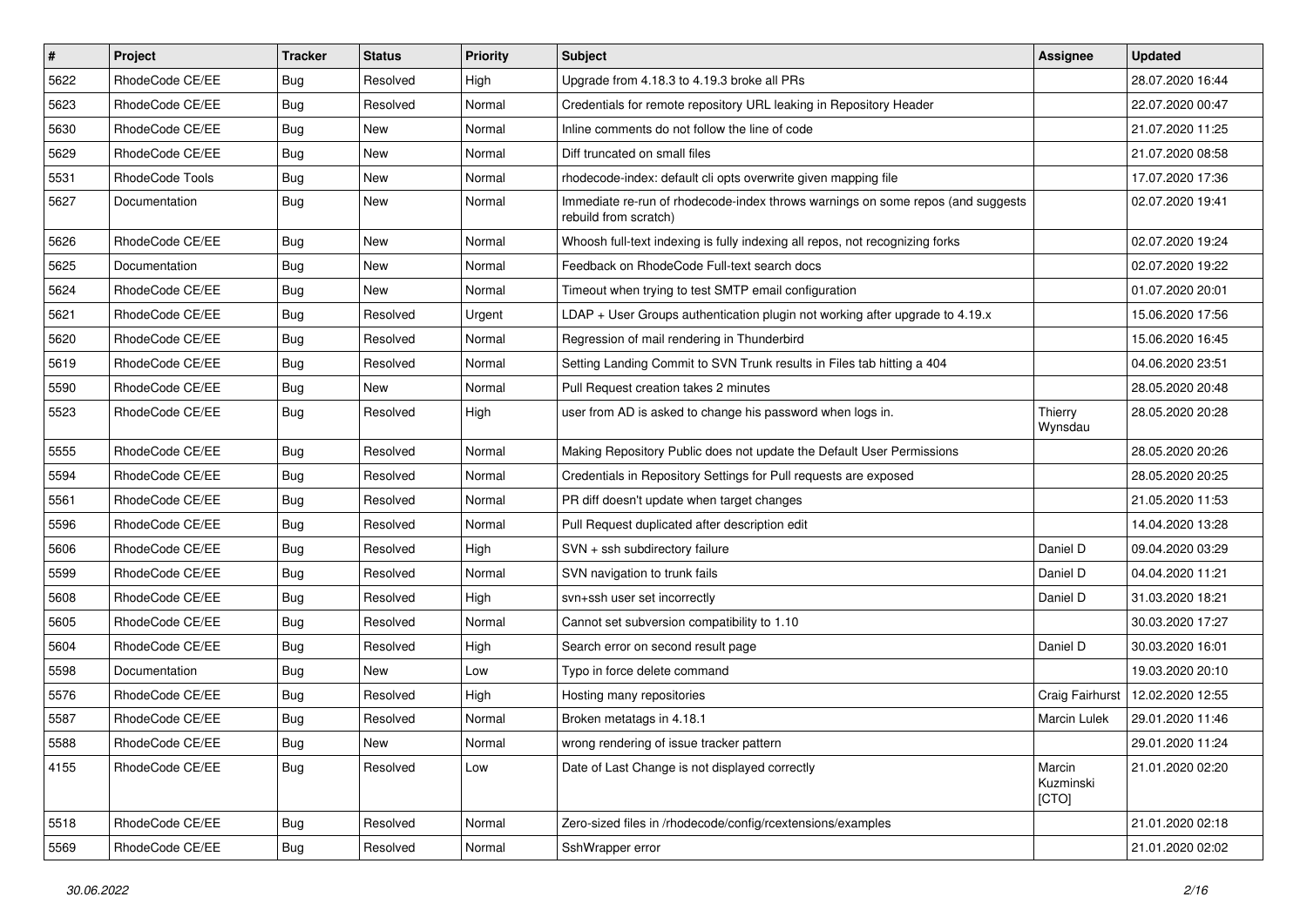| $\vert$ # | Project           | <b>Tracker</b> | <b>Status</b> | Priority | Subject                                                                                                           | <b>Assignee</b>    | <b>Updated</b>   |
|-----------|-------------------|----------------|---------------|----------|-------------------------------------------------------------------------------------------------------------------|--------------------|------------------|
| 5579      | RhodeCode CE/EE   | Bug            | Resolved      | Normal   | JS bug when a commit message can be parsed as a number                                                            | Daniel D           | 20.01.2020 10:04 |
| 5575      | RhodeCode CE/EE   | Bug            | Resolved      | Low      | Filtering username containing '-' does not work in Admin audit log panel                                          |                    | 20.01.2020 10:04 |
| 5567      | RhodeCode CE/EE   | Bug            | Resolved      | High     | Error after PR was updated                                                                                        |                    | 20.01.2020 10:04 |
| 5573      | RhodeCode CE/EE   | Bug            | Resolved      | Normal   | Wrong notification Base Url for Email-Integrations                                                                |                    | 16.01.2020 08:53 |
| 5556      | RhodeCode CE/EE   | Bug            | <b>New</b>    | Normal   | After upgrade RhodeCode Enterprise, pull request via API adds repo owner as<br>default reviewer                   |                    | 01.01.2020 13:09 |
| 5557      | RhodeCode CE/EE   | Bug            | Resolved      | Normal   | Consider removing slashes from the RSS feed names                                                                 |                    | 31.10.2019 19:54 |
| 5571      | RhodeCode CE/EE   | Bug            | Resolved      | Normal   | redmine does not work with firefox any more                                                                       |                    | 25.10.2019 12:38 |
| 5570      | RhodeCode CE/EE   | <b>Bug</b>     | New           | Normal   | Remap repositories always fail in RhodeCode community                                                             |                    | 04.10.2019 14:50 |
| 5507      | RhodeCode CE/EE   | Bug            | Resolved      | Normal   | Markdown rendering needs improvement                                                                              |                    | 15.08.2019 15:40 |
| 5553      | RhodeCode CE/EE   | Bug            | New           | Normal   | Exceptions Tracker - Exception ID: 140095575901360 after upgrade to the lastes<br>version                         | Thierry<br>Wynsdau | 10.07.2019 10:33 |
| 5558      | RhodeCode CE/EE   | Bug            | Resolved      | Low      | Commit compare window covers text                                                                                 |                    | 08.07.2019 18:12 |
| 5399      | RhodeCode CE/EE   | <b>Bug</b>     | In Progress   | High     | Issues with Git LFS integration                                                                                   |                    | 07.07.2019 22:21 |
| 5513      | RhodeCode CE/EE   | Bug            | Resolved      | High     | Gist: GitHub flavoured markdown gist creation fails                                                               |                    | 07.07.2019 22:21 |
| 5559      | RhodeCode CE/EE   | <b>Bug</b>     | <b>New</b>    | Normal   | Timezone handling issue on repos list                                                                             |                    | 07.07.2019 22:19 |
| 5551      | Documentation     | Bug            | New           | Normal   | Mention LargeFile and LFS in the Backup page                                                                      |                    | 21.04.2019 20:58 |
| 5550      | RhodeCode CE/EE   | Bug            | New           | Normal   | 500 Internal Server Error   The server has either erred or is incapable of performing<br>the requested operation. |                    | 18.04.2019 17:12 |
| 5494      | RhodeCode CE/EE   | Bug            | <b>New</b>    | Normal   | rccontrol's python package management causes slow VCS SSH                                                         |                    | 02.04.2019 11:56 |
| 5547      | RhodeCode CE/EE   | Bug            | <b>New</b>    | Normal   | UI not consistent between Firefox and Chrome                                                                      |                    | 01.03.2019 23:35 |
| 5528      | RhodeCode CE/EE   | Bug            | Resolved      | High     | Empty Unicode file causes the PR to return HTTP 500                                                               |                    | 28.02.2019 13:52 |
| 5490      | RhodeCode CE/EE   | Bug            | Resolved      | Normal   | Changes to repo group permissions via API are not audit logged                                                    |                    | 28.02.2019 13:52 |
| 5522      | RhodeCode CE/EE   | Bug            | Resolved      | Low      | vcsserver fails when url contains extra "/"                                                                       |                    | 28.02.2019 13:52 |
| 5521      | RhodeCode CE/EE   | <b>Bug</b>     | Resolved      | Normal   | Proxing SVN http requests does not work when using prefix for rhodecode.                                          |                    | 28.02.2019 13:52 |
| 5515      | RhodeCode CE/EE   | <b>Bug</b>     | Resolved      | Normal   | PR default reviewer is incorrect                                                                                  |                    | 28.02.2019 13:52 |
| 5545      | RhodeCode CE/EE   | Bug            | New           | Normal   | Merge commit to contain the username/reponame of the origin                                                       |                    | 28.02.2019 13:46 |
| 5540      | RhodeCode CE/EE   | Bug            | New           | Normal   | Rhode Code 4.15.2 VCS Caching(?) behaviour                                                                        |                    | 25.02.2019 17:01 |
| 5538      | RhodeCode CE/EE   | Bug            | New           | Normal   | internal server error (UnicodeDecodeError) during rhodecode-index request                                         |                    | 20.02.2019 14:43 |
| 5535      | RhodeCode Control | Bug            | New           | Normal   | improper rollback on upgrade failure                                                                              |                    | 09.02.2019 21:12 |
| 5530      | RhodeCode CE/EE   | Bug            | Resolved      | Normal   | Email integration has incorrect url                                                                               |                    | 09.02.2019 10:33 |
| 5524      | RhodeCode CE/EE   | <b>Bug</b>     | New           | High     | Cannot log into RhodeCode anymore                                                                                 |                    | 15.01.2019 17:08 |
| 5519      | RhodeCode CE/EE   | Bug            | New           | High     | User unable to fork the repo despite setting Repository Forking to Disabled                                       |                    | 11.12.2018 22:21 |
| 5517      | RhodeCode CE/EE   | <b>Bug</b>     | Resolved      | Urgent   | Problem with upgrading to Community-4.15                                                                          |                    | 11.12.2018 06:32 |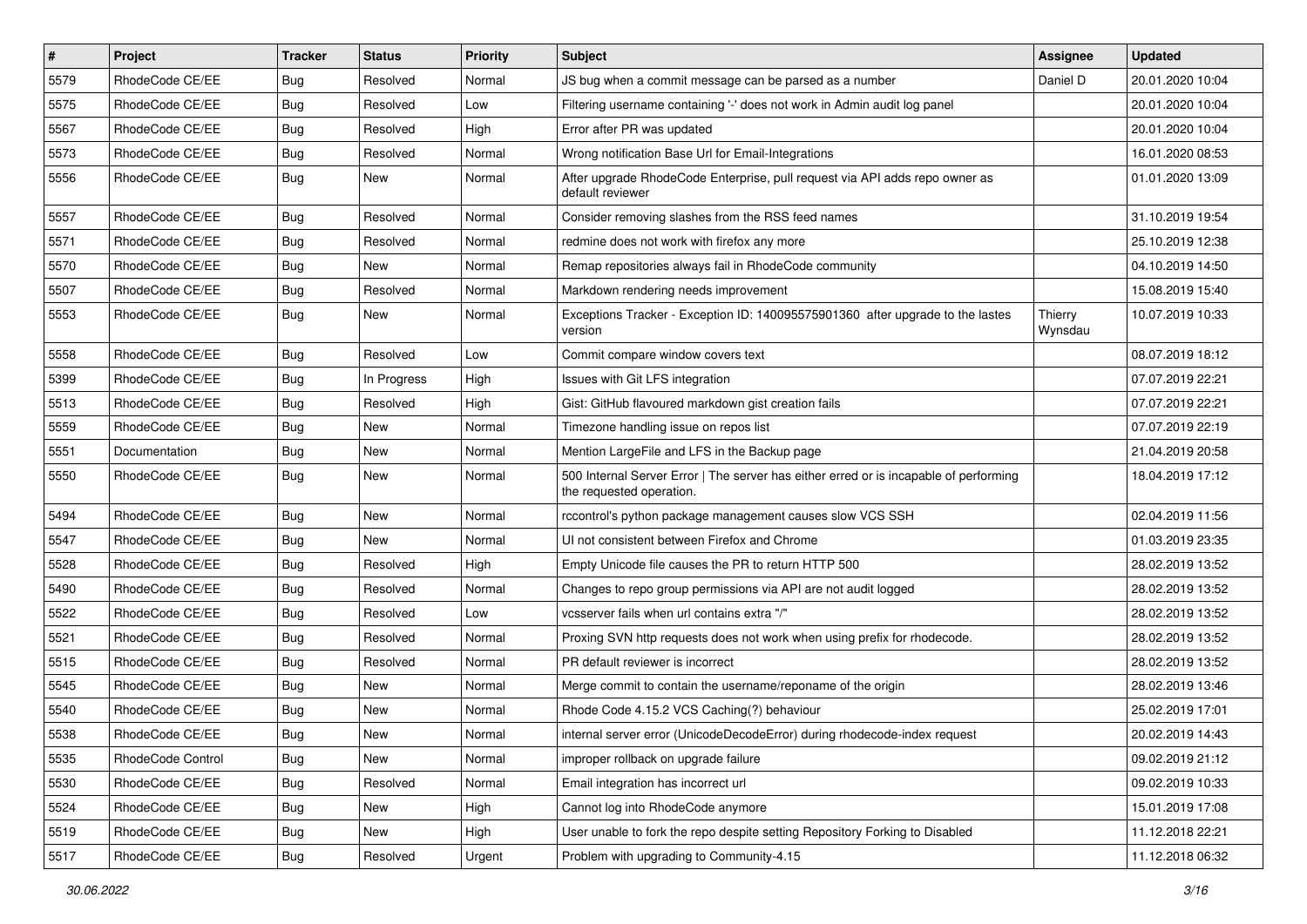| $\vert$ # | Project         | <b>Tracker</b> | <b>Status</b> | <b>Priority</b> | <b>Subject</b>                                                                                                                                                                       | <b>Assignee</b> | <b>Updated</b>   |
|-----------|-----------------|----------------|---------------|-----------------|--------------------------------------------------------------------------------------------------------------------------------------------------------------------------------------|-----------------|------------------|
| 5505      | RhodeCode CE/EE | <b>Bug</b>     | Resolved      | Normal          | Notification emails from RhodeCode is garbled in Outlook 2016 web client                                                                                                             |                 | 07.12.2018 09:49 |
| 5502      | RhodeCode CE/EE | Bug            | Resolved      | High            | 500 error when using multiple custom branch permissions                                                                                                                              |                 | 07.12.2018 09:49 |
| 5509      | RhodeCode CE/EE | Bug            | New           | Normal          | Remove `!important attributes` from UI elements                                                                                                                                      |                 | 07.12.2018 07:40 |
| 5512      | RhodeCode CE/EE | <b>Bug</b>     | New           | Normal          | Show commit phase in summary view                                                                                                                                                    |                 | 09.11.2018 21:37 |
| 5482      | RhodeCode CE/EE | Bug            | Resolved      | Normal          | Changing a repo's 'Remote pull uri' in its Settings fails with 'No repo type specified'                                                                                              |                 | 31.10.2018 08:37 |
| 5297      | RhodeCode CE/EE | Bug            | Resolved      | Normal          | Locale fails on a SuSE system                                                                                                                                                        |                 | 31.10.2018 08:36 |
| 5304      | RhodeCode CE/EE | <b>Bug</b>     | Resolved      | Normal          | Email template not correct                                                                                                                                                           |                 | 31.10.2018 08:36 |
| 5506      | RhodeCode CE/EE | Bug            | New           | Normal          | Web UI fonts are not looking good and is difficult to read for people with low vision                                                                                                |                 | 26.10.2018 09:38 |
| 5500      | RhodeCode CE/EE | Bug            | <b>New</b>    | Normal          | How to enable/set "RC_SKIP_HOOKS" to disable svn hooks?                                                                                                                              |                 | 02.10.2018 07:45 |
| 5461      | RhodeCode CE/EE | Bug            | Resolved      | Normal          | Changes to user group permissions via API are not audit logged                                                                                                                       |                 | 30.08.2018 09:47 |
| 5492      | RhodeCode CE/EE | Bug            | New           | Normal          | VCSServer + SVN 1.10                                                                                                                                                                 |                 | 26.07.2018 15:01 |
| 5450      | RhodeCode Tools | Bug            | New           | Normal          | rhodecode-api get_license_info no longer works                                                                                                                                       |                 | 17.07.2018 15:01 |
| 5489      | RhodeCode CE/EE | Bug            | Resolved      | High            | grant_user_permission_to_repo_group API call fails to set permissions on child<br>repos                                                                                              |                 | 11.07.2018 09:57 |
| 5462      | RhodeCode CE/EE | Bug            | <b>New</b>    | Normal          | create_repo api fails with celery enabled                                                                                                                                            |                 | 10.07.2018 17:49 |
| 5460      | RhodeCode CE/EE | Bug            | New           | Low             | Repo creation stuck when remote clone returns partial http code 500                                                                                                                  |                 | 06.07.2018 19:14 |
| 4089      | RhodeCode CE/EE | Bug            | Resolved      | Normal          | svn repository does not exist                                                                                                                                                        |                 | 12.06.2018 12:29 |
| 5475      | RhodeCode CE/EE | Bug            | <b>New</b>    | Normal          | Unable to locate user in OpenLDAP directory via Idaps                                                                                                                                |                 | 08.06.2018 20:06 |
| 5471      | RhodeCode CE/EE | Bug            | <b>New</b>    | Normal          | Webhook integration failing: need more than 3 values to unpack                                                                                                                       |                 | 01.06.2018 02:26 |
| 5444      | RhodeCode CE/EE | <b>Bug</b>     | Resolved      | Normal          | Error while creating a pull request on a Mercurial repository                                                                                                                        |                 | 17.04.2018 22:29 |
| 4109      | RhodeCode CE/EE | Bug            | New           | Normal          | [files] The "switch to commit" widget is broken after using browser back button                                                                                                      |                 | 17.04.2018 21:50 |
| 5457      | RhodeCode CE/EE | <b>Bug</b>     | Resolved      | Normal          | Internal server error on full-text search settings page with Elasticsearch                                                                                                           |                 | 16.04.2018 09:08 |
| 5414      | RhodeCode CE/EE | Bug            | New           | High            | When Opening New Pull Request, Target Revision Default Is Undesireable                                                                                                               |                 | 11.04.2018 23:20 |
| 5371      | RhodeCode CE/EE | Bug            | <b>New</b>    | Normal          | Comment times in Pull Requests are off by 1 day                                                                                                                                      |                 | 10.04.2018 15:11 |
| 5412      | RhodeCode CE/EE | Bug            | Resolved      | Normal          | Webhook for "pullrequest commented" event returns incomplete data                                                                                                                    |                 | 27.02.2018 18:00 |
| 5439      | Documentation   | Bug            | New           | Low             | JIRA Integration description: Wrong sample link                                                                                                                                      |                 | 14.02.2018 14:25 |
| 5436      | RhodeCode CE/EE | Bug            | Resolved      | High            | Unable To Open Pull Request in 4.11.2                                                                                                                                                |                 | 14.02.2018 11:14 |
| 5433      | RhodeCode CE/EE | <b>Bug</b>     | Resolved      | High            | RhodeCode Community 4.11 doesn't handle HG largefiles extension                                                                                                                      |                 | 01.02.2018 20:08 |
| 5410      | RhodeCode CE/EE | <b>Bug</b>     | New           | Normal          | After converting to CE, we get the following error when trying to view some repos in<br>the UI: "UnicodeDecodeError: 'ascii' codec can't decode byte" (full error in<br>Description) |                 | 25.01.2018 20:45 |
| 5406      | RhodeCode CE/EE | Bug            | New           | Normal          | <b>Installer Fails</b>                                                                                                                                                               |                 | 01.12.2017 11:52 |
| 5405      | RhodeCode CE/EE | Bug            | New           | Normal          | Add repository from UI leads to HTTP/404                                                                                                                                             |                 | 28.11.2017 11:39 |
| 5380      | RhodeCode CE/EE | <b>Bug</b>     | Resolved      | Normal          | repo commits pageintion error                                                                                                                                                        |                 | 06.09.2017 19:16 |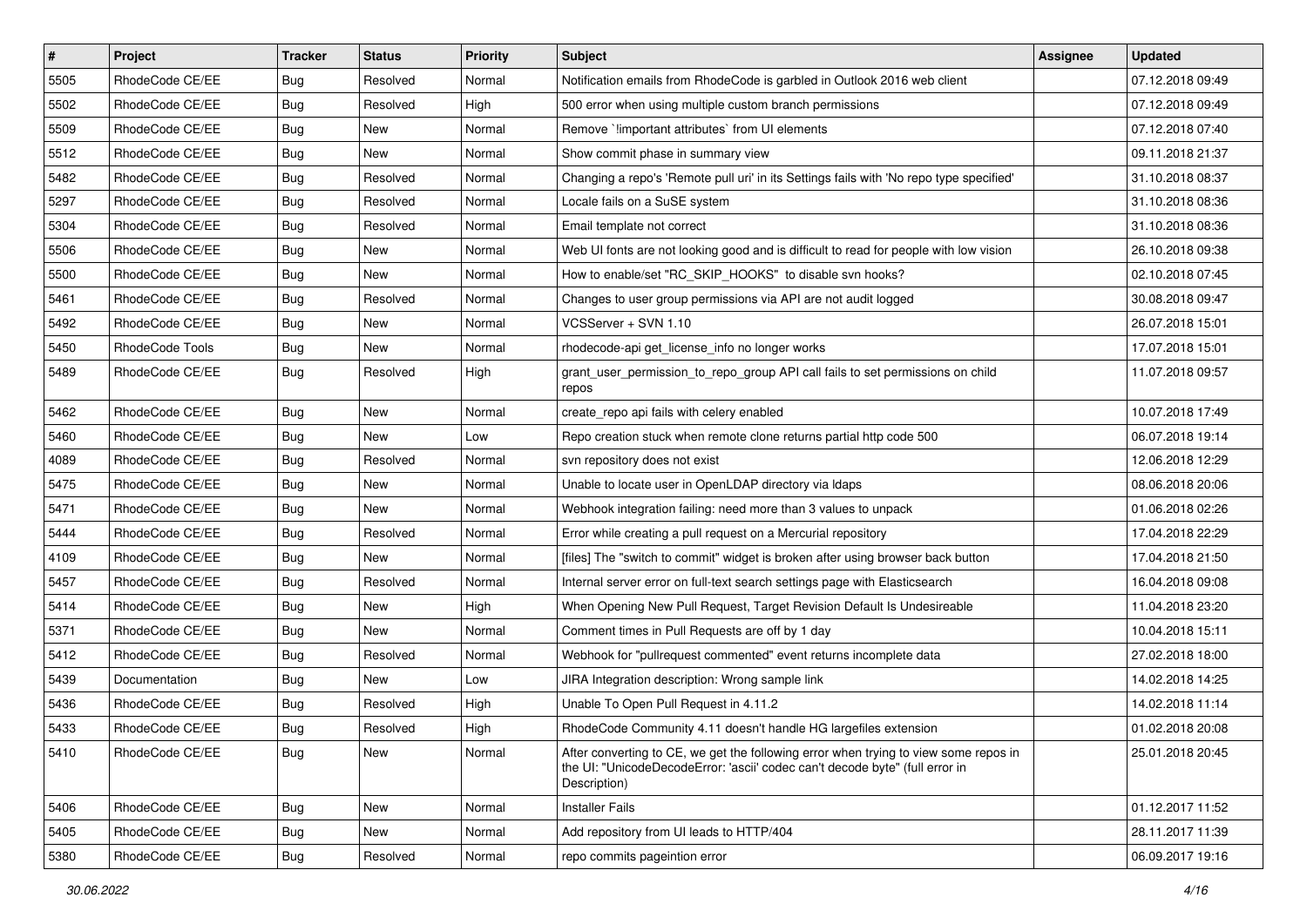| $\vert$ # | Project              | <b>Tracker</b> | <b>Status</b> | <b>Priority</b> | <b>Subject</b>                                                                                | Assignee                     | <b>Updated</b>   |
|-----------|----------------------|----------------|---------------|-----------------|-----------------------------------------------------------------------------------------------|------------------------------|------------------|
| 5381      | RhodeCode CE/EE      | Bug            | Resolved      | Normal          | Email integration changeset links invalid                                                     |                              | 06.09.2017 12:29 |
| 5379      | RhodeCode CE/EE      | Bug            | Resolved      | Normal          | Journal RSS feed errors                                                                       |                              | 01.09.2017 16:40 |
| 5376      | RhodeCode CE/EE      | Bug            | Resolved      | Normal          | error: pretxnchangegroup.acl hook failed: acl: user "" denied on branch "default"             |                              | 16.08.2017 19:45 |
| 5337      | RhodeCode CE/EE      | Bug            | Resolved      | Normal          | Possible memory leak after few Git Pull Requests                                              |                              | 08.08.2017 13:08 |
| 5348      | Documentation        | <b>Bug</b>     | <b>New</b>    | Normal          | Uninstall documentaion missing some steps                                                     |                              | 06.07.2017 10:25 |
| 5347      | Documentation        | Bug            | New           | Normal          | Post Install steps should include Apache or Nginx setup.                                      |                              | 06.07.2017 10:23 |
| 5342      | RhodeCode Appenlight | <b>Bug</b>     | <b>New</b>    | Low             | Broken link [Applications Modify application]                                                 |                              | 21.06.2017 21:21 |
| 5277      | RhodeCode CE/EE      | <b>Bug</b>     | Resolved      | Normal          | table id=user list table - Ajax error                                                         |                              | 13.04.2017 01:04 |
| 5259      | RhodeCode CE/EE      | <b>Bug</b>     | Resolved      | Normal          | user-journal storage changes                                                                  |                              | 12.04.2017 00:04 |
| 5266      | RhodeCode CE/EE      | Bug            | Resolved      | Normal          | Validate if changes in target branches get's propagated on Pull request updates               |                              | 05.04.2017 18:10 |
| 4306      | RhodeCode CE/EE      | <b>Bug</b>     | Resolved      | Normal          | Issue to push file with character # on a SVN                                                  |                              | 03.04.2017 16:44 |
| 5257      | RhodeCode CE/EE      | <b>Bug</b>     | <b>New</b>    | Normal          | Git repository with big binary file provokes error and strange behavior/memory leak<br>of RH. | Marcin<br>Kuzminski<br>[CTO] | 23.03.2017 22:02 |
| 5248      | Documentation        | <b>Bug</b>     | <b>New</b>    | Normal          | Installation of rhodecode-tools                                                               |                              | 16.03.2017 16:35 |
| 5227      | RhodeCode CE/EE      | Bug            | <b>New</b>    | Normal          | 400 during a svn checkout, file with special chars                                            |                              | 23.02.2017 17:43 |
| 5218      | RhodeCode CE/EE      | <b>Bug</b>     | <b>New</b>    | Normal          | 500 when forking repository, when using special chars in password.                            |                              | 19.02.2017 21:46 |
| 5213      | RhodeCode CE/EE      | <b>Bug</b>     | Resolved      | Normal          | Fixing Apache Proxy timeout issues                                                            |                              | 14.02.2017 09:44 |
| 4274      | RhodeCode CE/EE      | Bug            | Resolved      | Normal          | 500 error when push big objects                                                               |                              | 13.02.2017 19:53 |
| 5210      | RhodeCode CE/EE      | Bug            | Resolved      | Normal          | webook problems                                                                               |                              | 13.02.2017 19:43 |
| 1404      | RhodeCode CE/EE      | Bug            | Resolved      | Normal          | clone of really huge git repo (4gb) causes pyro to explode                                    |                              | 07.02.2017 14:52 |
| 5164      | RhodeCode CE/EE      | Bug            | Resolved      | Normal          | non-web calls are leaking session objects                                                     |                              | 13.01.2017 01:30 |
| 5153      | Documentation        | Bug            | Resolved      | Normal          | Documentation: /tmp permissions                                                               |                              | 04.01.2017 13:02 |
| 4676      | RhodeCode CE/EE      | Bug            | Resolved      | Normal          | Some admin passwords can make installation fail                                               |                              | 16.12.2016 16:16 |
| 4675      | RhodeCode CE/EE      | <b>Bug</b>     | Resolved      | Normal          | Disk free inodes are displayed incorrectly                                                    |                              | 13.12.2016 22:41 |
| 4304      | RhodeCode CE/EE      | Bug            | Resolved      | High            | Search: Internal Server Error                                                                 |                              | 26.11.2016 16:26 |
| 4276      | RhodeCode CE/EE      | <b>Bug</b>     | Resolved      | Normal          | System info page uses mercurial/git versions from RhodeCode instead of VCSServer              | Marcin<br>Kuzminski<br>[CTO] | 14.11.2016 21:19 |
| 4296      | RhodeCode CE/EE      | Bug            | Resolved      | Normal          | [ee] Can not create pull requests with reviewers.                                             | Daniel D                     | 07.11.2016 21:17 |
| 4277      | RhodeCode CE/EE      | Bug            | Resolved      | Normal          | [frontend] System info page does not work correctly in safari.                                | Martin<br>Bornhold           | 04.11.2016 12:08 |
| 3950      | RhodeCode CE/EE      | <b>Bug</b>     | Resolved      | Normal          | [ce, ee] trying to merge pr against a deleted branch/bookmark breaks the pr page              | Martin<br>Bornhold           | 27.10.2016 16:12 |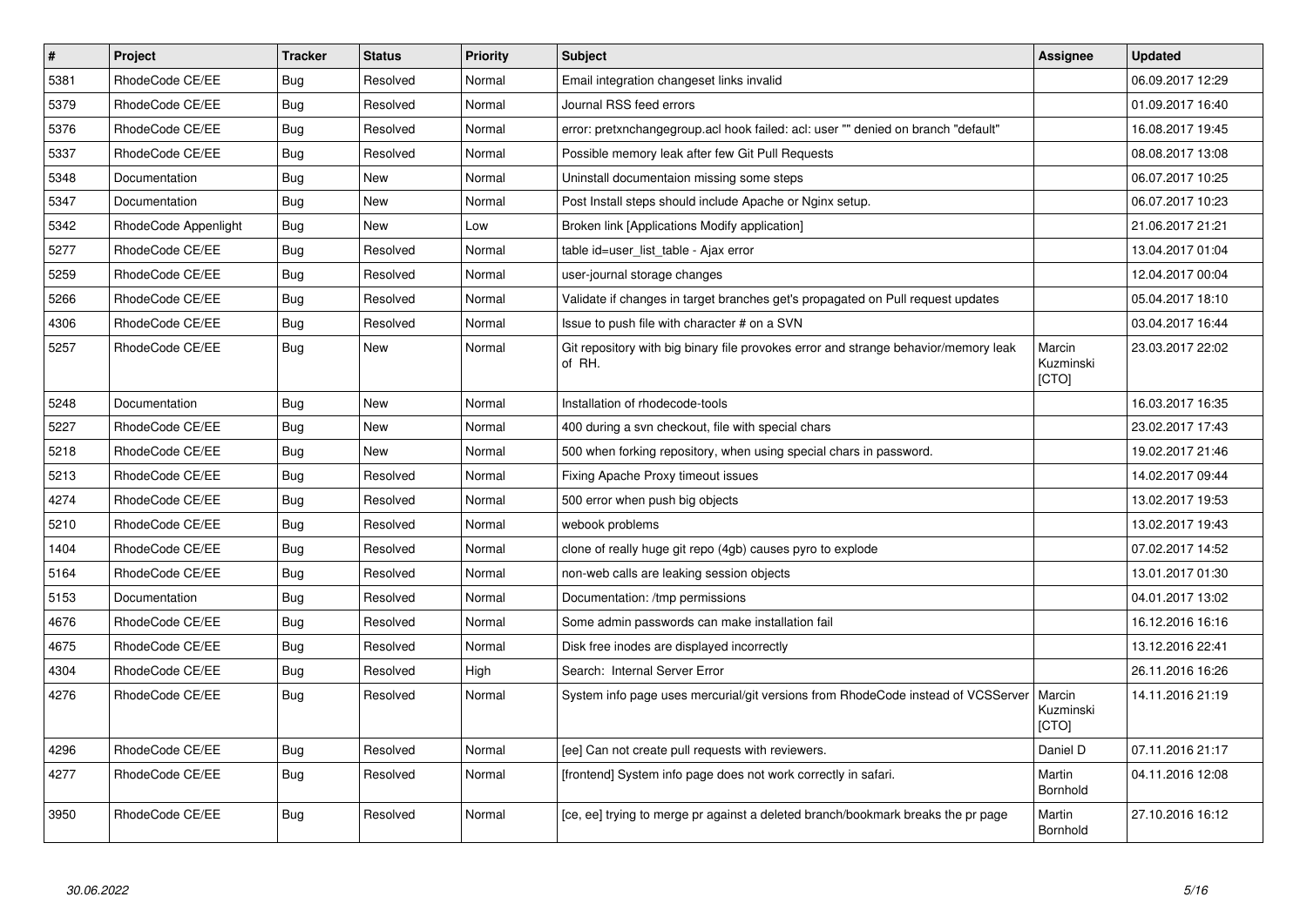| $\pmb{\#}$ | Project         | <b>Tracker</b> | <b>Status</b> | <b>Priority</b> | <b>Subject</b>                                                                                                       | <b>Assignee</b>              | <b>Updated</b>   |
|------------|-----------------|----------------|---------------|-----------------|----------------------------------------------------------------------------------------------------------------------|------------------------------|------------------|
| 4279       | RhodeCode CE/EE | Bug            | Resolved      | Normal          | re-captcha validation is broken                                                                                      | Martin<br>Bornhold           | 26.10.2016 22:27 |
| 4271       | RhodeCode CE/EE | Bug            | Resolved      | Normal          | Browsing new repository groups via SVN issue                                                                         | Martin<br>Bornhold           | 19.10.2016 11:11 |
| 4278       | RhodeCode CE/EE | Bug            | Resolved      | Normal          | [admin] Clicking the save button in admin -> settings -> issue tracker leads to<br>exception if no patterns entered. | Daniel D                     | 18.10.2016 13:38 |
| 4285       | RhodeCode CE/EE | <b>Bug</b>     | New           | Normal          | Intermittent error while trying to create or fork a repository                                                       |                              | 17.10.2016 22:42 |
| 4266       | RhodeCode CE/EE | Bug            | Resolved      | Normal          | Error 500 on integrations page after setting up Webhook                                                              |                              | 17.10.2016 15:35 |
| 4273       | RhodeCode CE/EE | <b>Bug</b>     | Resolved      | Urgent          | GIT executable not seen by vcsserver                                                                                 | Martin<br>Bornhold           | 13.10.2016 15:45 |
| 4224       | RhodeCode CE/EE | Bug            | Resolved      | Normal          | [docs] update docs re: removing old instances when switching editions                                                | Lisa Quatmann                | 11.10.2016 15:36 |
| 4250       | RhodeCode CE/EE | Bug            | Resolved      | Normal          | Adding a reviewer into existing PR doesn't set a reason.                                                             | Marcin<br>Kuzminski<br>[CTO] | 07.10.2016 20:05 |
| 4268       | RhodeCode CE/EE | <b>Bug</b>     | Resolved      | High            | [ee] default reviewers from changed lines is returning wrong values                                                  | Daniel D                     | 06.10.2016 14:35 |
| 3488       | RhodeCode CE/EE | <b>Bug</b>     | Resolved      | Normal          | [frontend, styling] update icon font                                                                                 | Lisa Quatmann                | 04.10.2016 13:27 |
| 4256       | RhodeCode CE/EE | Bug            | New           | Normal          | [ce, ee, ux] Source code highlight colors conflict with red/green inserted/deleted<br>blocks                         | Daniel D                     | 03.10.2016 05:00 |
| 4255       | RhodeCode CE/EE | Bug            | <b>New</b>    | Normal          | [translation, i18n] translation not being applied to integrations pages                                              |                              | 30.09.2016 15:56 |
| 4254       | RhodeCode CE/EE | <b>Bug</b>     | Resolved      | Normal          | [frontend] 500 Internal Server Error with i18n-ed pages                                                              | Lisa Quatmann                | 30.09.2016 14:38 |
| 4247       | RhodeCode CE/EE | Bug            | Resolved      | Normal          | [vcs] Using current time as timestamp during archive creating leads to changing<br>hashes                            | Martin<br>Bornhold           | 28.09.2016 12:07 |
| 4121       | RhodeCode CE/EE | Bug            | Resolved      | Normal          | [ce, ee] server announcement has extra margin                                                                        | Lisa Quatmann                | 26.09.2016 14:00 |
| 4233       | RhodeCode CE/EE | Bug            | Resolved      | High            | slack, git push problem                                                                                              | Daniel D                     | 26.09.2016 11:56 |
| 4178       | RhodeCode CE/EE | Bug            | Resolved      | Normal          | RhodeCode EE OVA VM wont run on a ESX 6.0 host                                                                       | Marcin<br>Kuzminski<br>[CTO] | 15.09.2016 13:25 |
| 4206       | RhodeCode CE/EE | Bug            | Resolved      | High            | Error creating SVN groups                                                                                            |                              | 15.09.2016 13:24 |
| 4199       | RhodeCode CE/EE | Bug            | Resolved      | High            | investigate: ongoing SSL problems when switching to 4.X from 3.X                                                     | Johannes<br>Bornhold         | 15.09.2016 13:14 |
| 4208       | RhodeCode CE/EE | Bug            | New           | Normal          | [ce, ee] test errors get hidden by error page                                                                        | Daniel D                     | 14.09.2016 12:00 |
| 4223       | RhodeCode CE/EE | Bug            | Resolved      | High            | [git, tags] annotated tags not appearing in UI                                                                       | Daniel D                     | 12.09.2016 06:12 |
| 4166       | RhodeCode CE/EE | Bug            | Resolved      | Urgent          | [ce] Rhodecode crashing after MySQL error                                                                            |                              | 23.08.2016 23:35 |
| 4184       | RhodeCode CE/EE | <b>Bug</b>     | Resolved      | High            | fix content INT overflow bug                                                                                         | Marcin<br>Kuzminski<br>[CTO] | 23.08.2016 10:31 |
| 4189       | RhodeCode CE/EE | Bug            | New           | Normal          | [tests, git] count of commit ids is different for git than hg when comparing remote                                  |                              | 22.08.2016 12:34 |
| 4190       | RhodeCode CE/EE | <b>Bug</b>     | New           | Normal          | [tests] fix or remove rst xss inline test                                                                            |                              | 22.08.2016 12:15 |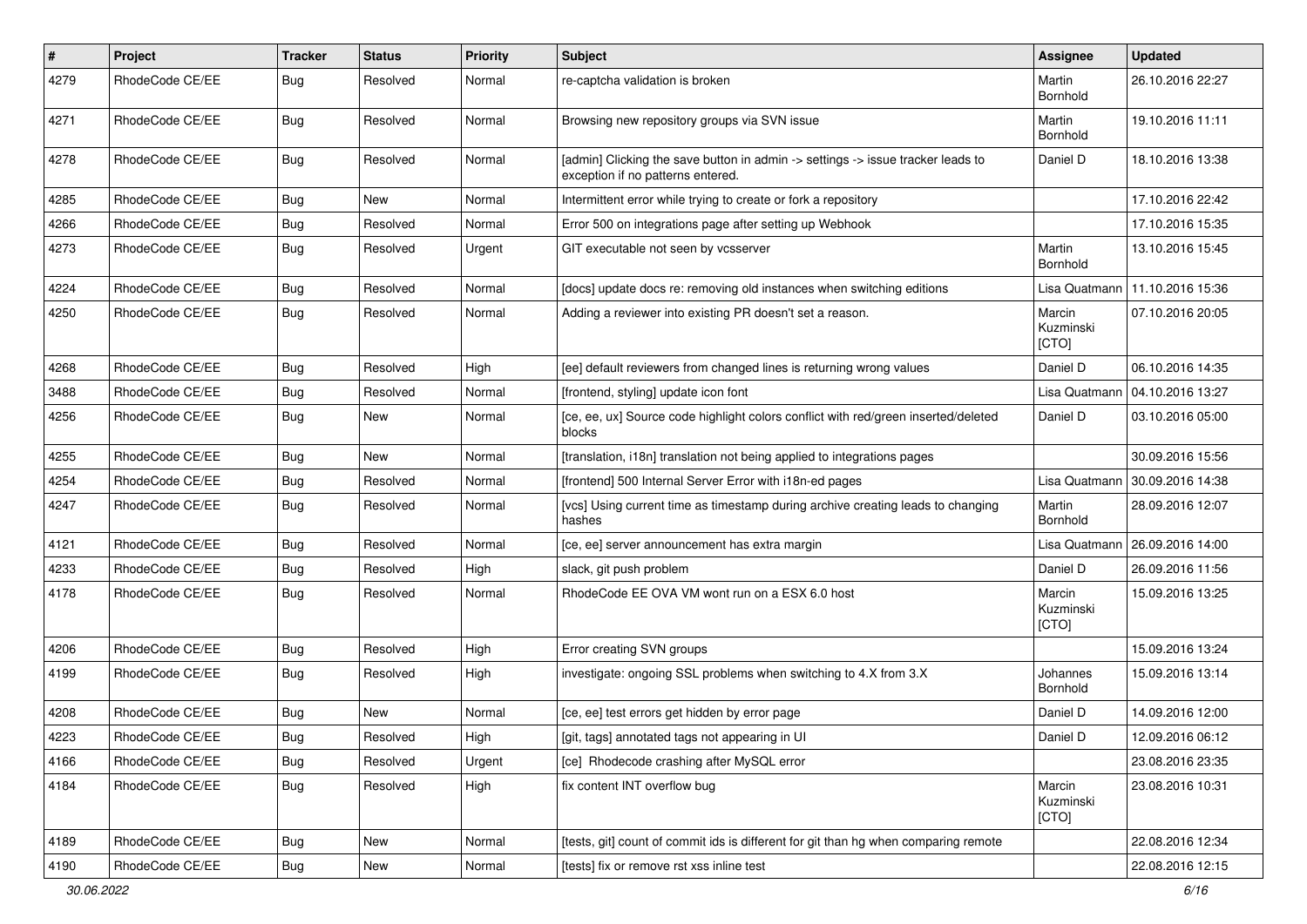| #    | Project              | <b>Tracker</b> | <b>Status</b> | <b>Priority</b> | <b>Subject</b>                                                                                                     | <b>Assignee</b>              | <b>Updated</b>   |
|------|----------------------|----------------|---------------|-----------------|--------------------------------------------------------------------------------------------------------------------|------------------------------|------------------|
| 4188 | RhodeCode CE/EE      | Bug            | New           | Normal          | [tests, svn] changeset tests produce different results for svn                                                     |                              | 22.08.2016 09:54 |
| 4116 | RhodeCode CE/EE      | Bug            | New           | High            | [ee] Starting EE or running paster commands like setup-rhodecode does not work<br>without setting LC_ALL properly. |                              | 18.08.2016 21:03 |
| 4173 | RhodeCode CE/EE      | Bug            | Resolved      | Urgent          | [ce, ee] mysql recycle pool timeout not working                                                                    | Daniel D                     | 16.08.2016 22:02 |
| 2264 | RhodeCode CE/EE      | Bug            | Resolved      | Normal          | New user password change doesn't actually require a password change.                                               |                              | 12.08.2016 16:01 |
| 3923 | RhodeCode CE/EE      | Bug            | New           | Normal          | odd exception on running internal-code                                                                             |                              | 09.08.2016 10:54 |
| 4154 | RhodeCode CE/EE      | Bug            | New           | Low             | [ce, ee] user register via github captcha                                                                          |                              | 05.08.2016 22:51 |
| 3022 | RhodeCode CE/EE      | Bug            | New           | Normal          | SVN support with repositories groups                                                                               |                              | 26.07.2016 18:25 |
| 4092 | RhodeCode CE/EE      | Bug            | Feedback      | Normal          | [ce, ee] Redmine/JIRA integrations - smart commits                                                                 | Daniel D                     | 21.07.2016 12:59 |
| 4110 | RhodeCode CE/EE      | <b>Bug</b>     | In Progress   | Normal          | [ce, ee] repos can be named _admin, _static                                                                        | Daniel D                     | 20.07.2016 19:51 |
| 3971 | RhodeCode CE/EE      | Bug            | Resolved      | Normal          | [ce, vcs] Merge requests/Pull requests failing due to rebase problem                                               | Johannes<br>Bornhold         | 19.07.2016 15:54 |
| 4091 | RhodeCode CE/EE      | Bug            | Resolved      | Normal          | [ce, ee] Redmine integration blocks for 30 seconds if redmine server not available                                 | Daniel D                     | 15.07.2016 12:26 |
| 4035 | RhodeCode CE/EE      | Bug            | In Progress   | Normal          | failed to create whoosh index                                                                                      | Marcin<br>Kuzminski<br>[CTO] | 06.07.2016 00:04 |
| 4065 | RhodeCode CE/EE      | Bug            | Resolved      | Normal          | [ux, login] 404 on login after comment attempt                                                                     | Marcin<br>Kuzminski<br>[CTO] | 04.07.2016 00:40 |
| 4036 | RhodeCode CE/EE      | Bug            | Resolved      | Normal          | encrypted clone_uri can throw unicodeerror after key change                                                        | Marcin<br>Kuzminski<br>[CTO] | 27.06.2016 19:38 |
| 4040 | RhodeCode CE/EE      | Bug            | New           | Low             | [ce, ee] logout when logged out causes 403 Cross-site request forgery detected                                     |                              | 23.06.2016 13:40 |
| 3991 | RhodeCode Appenlight | Bug            | Resolved      | Normal          | report logs need upper margin                                                                                      |                              | 21.06.2016 18:55 |
| 3989 | RhodeCode Appenlight | Bug            | Resolved      | Normal          | even up report spacing                                                                                             |                              | 21.06.2016 18:55 |
| 3987 | RhodeCode Appenlight | Bug            | New           | Normal          | adjust footer so it's consistent with the website footer                                                           |                              | 15.06.2016 10:20 |
| 3994 | RhodeCode Appenlight | Bug            | <b>New</b>    | Normal          | during setup, user is given option to make admin account even if one does not exist                                |                              | 08.06.2016 12:44 |
| 3372 | RhodeCode CE/EE      | Bug            | In Progress   | High            | [Idap, groups] Customer gets an empty list of groups                                                               | Mikhail<br>Chernykh          | 08.06.2016 11:32 |
| 3990 | RhodeCode Appenlight | Bug            | New           | Normal          | some dashboard builder buttons are up against fields                                                               |                              | 07.06.2016 12:01 |
| 3986 | RhodeCode Appenlight | Bug            | New           | Normal          | table headers should be left aligned                                                                               |                              | 07.06.2016 11:53 |
| 3963 | RhodeCode CE/EE      | <b>Bug</b>     | New           | Normal          | [ce] Getting a newly added repo via remap/rescan via api gives no data                                             |                              | 27.05.2016 05:02 |
| 3956 | RhodeCode CE/EE      | <b>Bug</b>     | New           | Normal          | [ce] - svn commit with all 'None' properties (author, message, etc.)                                               |                              | 23.05.2016 17:22 |
| 3939 | RhodeCode CE/EE      | Bug            | New           | Normal          | [ux] changelog filter blank after going back in browser                                                            |                              | 18.05.2016 14:50 |
| 3922 | RhodeCode CE/EE      | <b>Bug</b>     | New           | Normal          | svn backend returns different diff to git/hg backends                                                              |                              | 11.05.2016 14:29 |
| 3615 | RhodeCode CE/EE      | Bug            | New           | Low             | (OperationalError) too many SQL variables on admin journal page                                                    |                              | 06.05.2016 11:45 |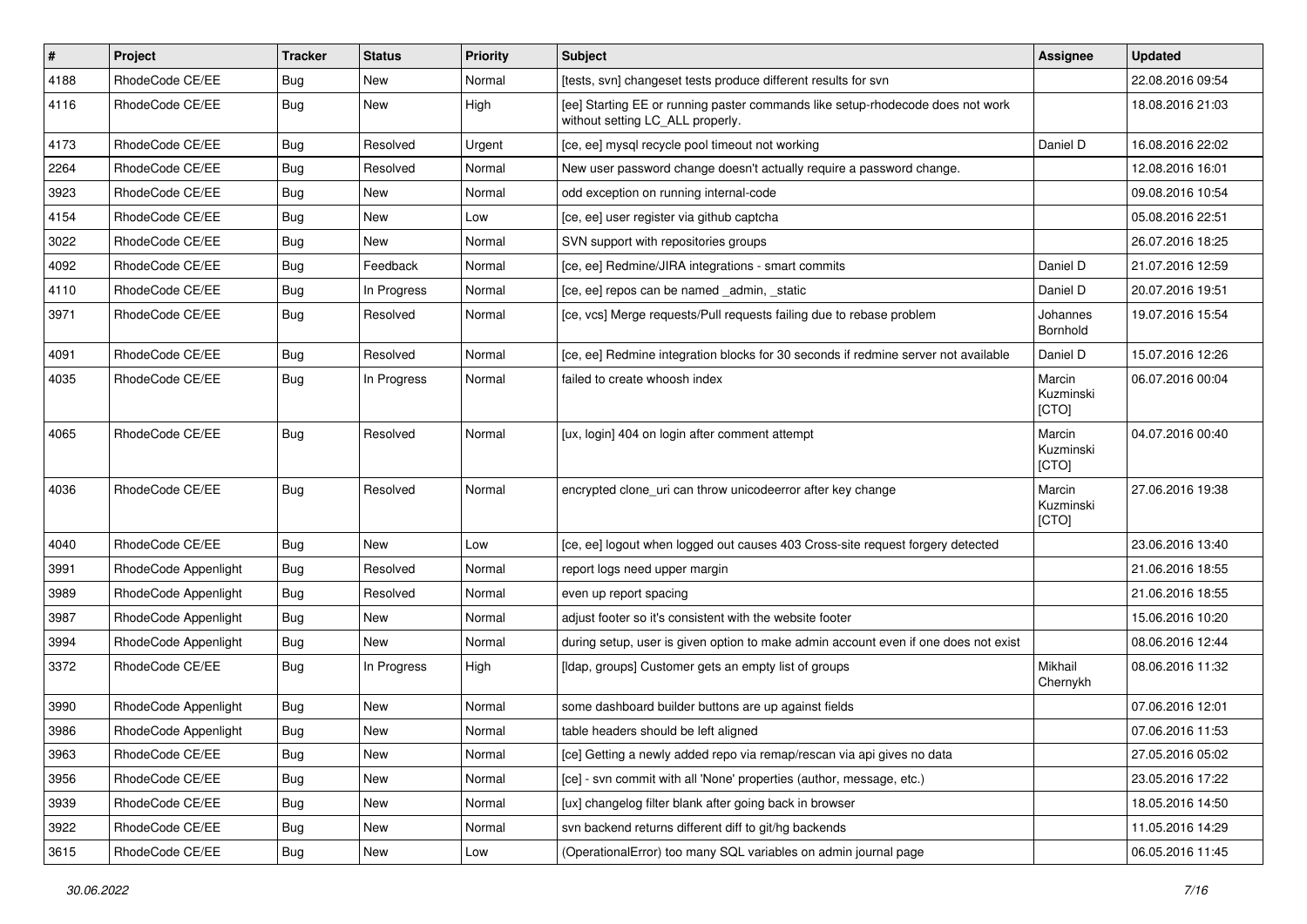| $\vert$ # | Project         | <b>Tracker</b> | <b>Status</b> | <b>Priority</b> | <b>Subject</b>                                                                          | Assignee                     | <b>Updated</b>   |
|-----------|-----------------|----------------|---------------|-----------------|-----------------------------------------------------------------------------------------|------------------------------|------------------|
| 3555      | RhodeCode CE/EE | <b>Bug</b>     | Resolved      | Normal          | Then disabled repo location change the panel should explicitly state that it's disabled |                              | 25.04.2016 10:34 |
| 3549      | RhodeCode CE/EE | <b>Bug</b>     | Resolved      | Normal          | [4.0.0 regression], file source links use last commit id instead of current commit id   | Marcin<br>Kuzminski<br>[CTO] | 21.04.2016 16:10 |
| 3483      | RhodeCode CE/EE | Bug            | <b>New</b>    | Normal          | oauth: disable 3rd party registration if RhodeCode registration is disabled             | Marcin<br>Kuzminski<br>[CTO] | 13.04.2016 12:13 |
| 3441      | RhodeCode CE/EE | Bug            | New           | Normal          | [ux] clicking on line in file view scrolls to that line                                 |                              | 05.04.2016 13:35 |
| 3357      | RhodeCode CE/EE | <b>Bug</b>     | Resolved      | Normal          | switch to sometimes fails to load files metadata                                        |                              | 30.03.2016 10:56 |
| 3382      | RhodeCode CE/EE | <b>Bug</b>     | New           | Normal          | download superrepo with subrepos                                                        |                              | 25.03.2016 01:30 |
| 3351      | RhodeCode CE/EE | Bug            | New           | Normal          | Duplicate IP whitelist entry shows error flash                                          |                              | 21.03.2016 15:54 |
| 3334      | RhodeCode CE/EE | <b>Bug</b>     | New           | Normal          | Attempt to edit .coveragerc through the online file editor                              |                              | 17.03.2016 13:49 |
| 3250      | RhodeCode CE/EE | Bug            | <b>New</b>    | Normal          | Posting a comment message is very slow !                                                |                              | 17.03.2016 12:57 |
| 4211      | RhodeCode CE/EE | Feature        | Resolved      | Normal          | [ce, ee] increase webhook flexibility                                                   | Marcin<br>Kuzminski<br>[CTO] | 20.06.2022 10:55 |
| 5613      | RhodeCode CE/EE | Feature        | New           | Low             | Feature Request: Issue tracker link in new tab/window                                   |                              | 03.10.2021 23:25 |
| 5611      | RhodeCode CE/EE | Feature        | Resolved      | Normal          | Add information "is the pull request up to date?" in the PR page                        |                              | 03.10.2021 23:24 |
| 5642      | RhodeCode CE/EE | Feature        | Resolved      | Normal          | pull request version column in commit list                                              |                              | 30.04.2021 08:53 |
| 5643      | RhodeCode CE/EE | Feature        | Resolved      | Low             | jump to bottom of review                                                                |                              | 30.04.2021 08:53 |
| 5653      | RhodeCode CE/EE | Feature        | New           | Normal          | Extend SSH clone to support cloning by repo id.                                         | Marcin<br>Kuzminski<br>[CTO] | 17.02.2021 12:58 |
| 5638      | RhodeCode CE/EE | Feature        | <b>New</b>    | Normal          | Add "Copy full url path" button                                                         |                              | 05.02.2021 20:23 |
| 5600      | RhodeCode CE/EE | Feature        | New           | Normal          | Change default repository landing page                                                  |                              | 27.01.2021 01:04 |
| 5635      | RhodeCode CE/EE | Feature        | Resolved      | Normal          | Remember column sorted by of the "Pull Requests You Participate In" table               |                              | 30.11.2020 22:30 |
| 5641      | RhodeCode CE/EE | Feature        | New           | Normal          | "Add draft" / (x) button usability                                                      |                              | 30.11.2020 20:53 |
| 5637      | RhodeCode CE/EE | Feature        | <b>New</b>    | Normal          | Clone URL templates - add per repository/namespace                                      |                              | 29.10.2020 09:38 |
| 4183      | RhodeCode CE/EE | Feature        | Resolved      | Normal          | Different roles for PR reviewers                                                        | Daniel D                     | 12.10.2020 23:13 |
| 5631      | RhodeCode CE/EE | Feature        | New           | Normal          | Change target of PR                                                                     |                              | 31.07.2020 17:05 |
| 5574      | RhodeCode CE/EE | Feature        | Resolved      | Normal          | hg: Information for external hooks                                                      |                              | 30.07.2020 15:40 |
| 5601      | RhodeCode CE/EE | Feature        | Resolved      | Normal          | Default navigation should be by branch name not commit id                               |                              | 04.06.2020 23:51 |
| 5617      | RhodeCode CE/EE | Feature        | New           | Normal          | Allow PRs to non-head bookmarks                                                         |                              | 20.05.2020 12:25 |
| 5615      | RhodeCode CE/EE | Feature        | Resolved      | Normal          | Misleading message in PR diff view "File was deleted in this version"                   | Daniel D                     | 23.04.2020 17:40 |
| 5614      | RhodeCode CE/EE | Feature        | Resolved      | Normal          | Show context function name in hg diffs                                                  |                              | 23.04.2020 13:43 |
| 5583      | RhodeCode CE/EE | Feature        | Resolved      | Normal          | rcextensions hook for pull request comment                                              |                              | 23.04.2020 13:42 |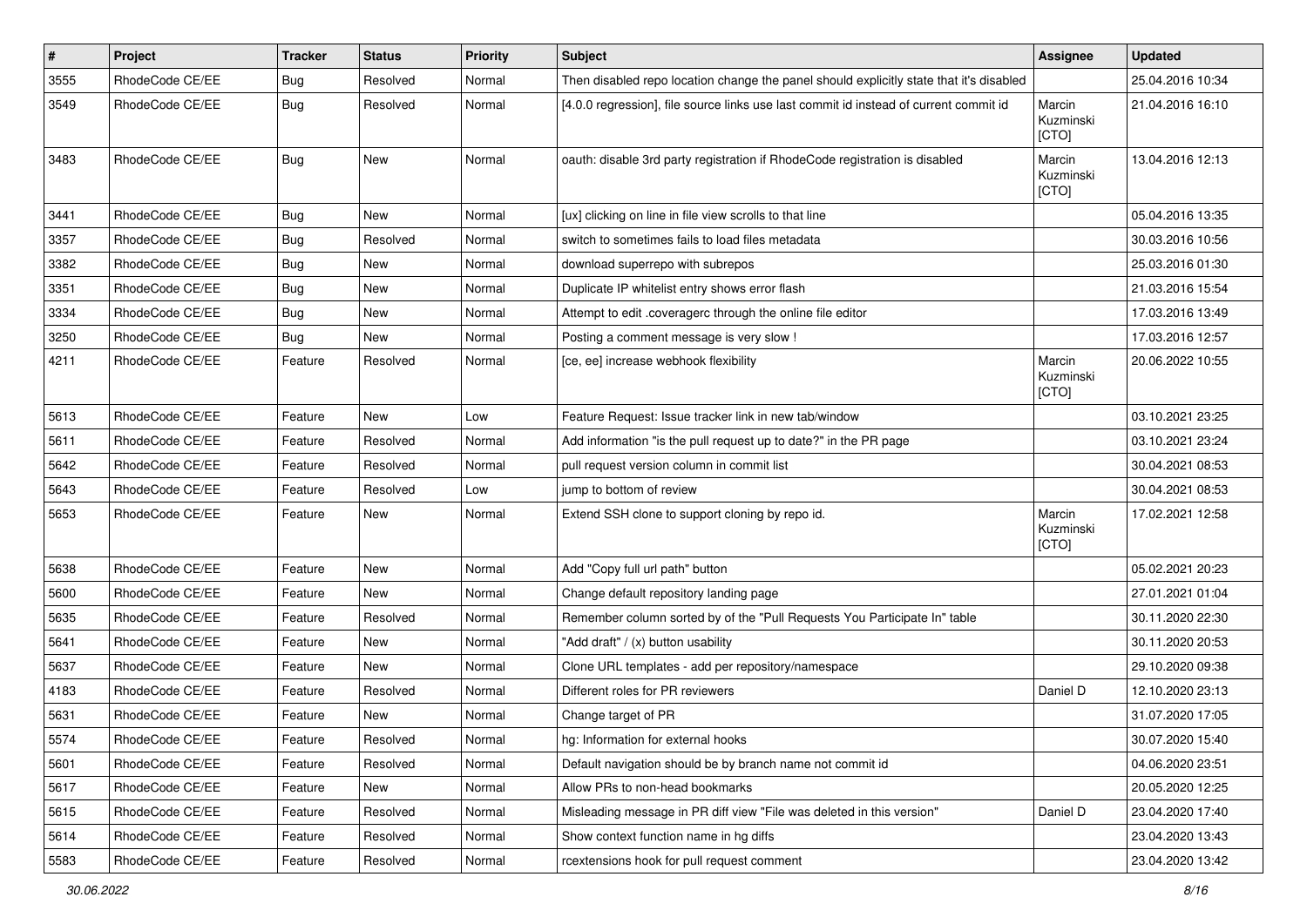| $\pmb{\#}$ | Project                  | <b>Tracker</b> | <b>Status</b> | <b>Priority</b> | <b>Subject</b>                                                                                  | Assignee                       | <b>Updated</b>   |
|------------|--------------------------|----------------|---------------|-----------------|-------------------------------------------------------------------------------------------------|--------------------------------|------------------|
| 5602       | RhodeCode CE/EE          | Feature        | Resolved      | Normal          | Copy full path only copies partial                                                              | Daniel D                       | 30.03.2020 16:04 |
| 5603       | RhodeCode CE/EE          | Feature        | Resolved      | Normal          | Code search - highlight matching search terms                                                   |                                | 30.03.2020 11:16 |
| 5585       | RhodeCode CE/EE          | Feature        | Resolved      | Normal          | Minimize downtime on rccontrol upgrade                                                          |                                | 27.03.2020 09:45 |
| 5595       | RhodeCode CE/EE          | Feature        | <b>New</b>    | Normal          | Group code review mail notification                                                             |                                | 03.03.2020 10:17 |
| 3981       | RhodeCode CE/EE          | Feature        | Resolved      | Normal          | Add cloud hosting like Gitlab, GitHub                                                           |                                | 02.03.2020 09:14 |
| 5586       | RhodeCode CE/EE          | Feature        | <b>New</b>    | Normal          | @mention should be a link                                                                       |                                | 29.01.2020 11:46 |
| 5581       | RhodeCode CE/EE          | Feature        | Resolved      | Normal          | expose `send email` option in the HTTP API, for `comment commit` and<br>comment pull request`   | Daniel D                       | 29.01.2020 11:46 |
| 5584       | RhodeCode CE/EE          | Feature        | New           | Normal          | "update pull request link" message on vcs client                                                |                                | 23.01.2020 10:32 |
| 5469       | RhodeCode CE/EE          | Feature        | Resolved      | Normal          | elastisearch > 2.x not supported ?                                                              |                                | 21.01.2020 02:19 |
| 5368       | RhodeCode CE/EE          | Feature        | Resolved      | Normal          | Mercurial: Close branch before merging it                                                       | Mathieu Cantin                 | 21.01.2020 02:11 |
| 5272       | RhodeCode CE/EE          | Feature        | Resolved      | Normal          | Pull Request checklist                                                                          |                                | 21.01.2020 02:09 |
| 5582       | RhodeCode Control        | Feature        | New           | Normal          | Add the version number of a PR in the HTTP API                                                  |                                | 15.01.2020 10:45 |
| 5548       | RhodeCode CE/EE          | Feature        | <b>New</b>    | Normal          | Initial Search API                                                                              | Peter Colledge                 | 07.07.2019 22:21 |
| 5552       | RhodeCode CE/EE          | Feature        | <b>New</b>    | High            | PR dependency across repos                                                                      |                                | 22.06.2019 01:15 |
| 5536       | RhodeCode CE/EE          | Feature        | Resolved      | Low             | Ability to disable server-side SSH key generation                                               |                                | 28.02.2019 13:52 |
| 5520       | RhodeCode CE/EE          | Feature        | Resolved      | Normal          | Show the head commits shas when the merge is prevented due to multiple heads                    |                                | 28.02.2019 13:52 |
| 5543       | RhodeCode CE/EE          | Feature        | New           | Normal          | Repo API should have equivalent get repo audit logs() to User API call<br>get user audit logs() |                                | 26.02.2019 12:22 |
| 5534       | RhodeCode Control        | Feature        | New           | Normal          | extract/preload subcommand                                                                      |                                | 14.02.2019 14:45 |
| 5533       | <b>RhodeCode Control</b> | Feature        | In Progress   | Normal          | Support busybox tar                                                                             |                                | 09.02.2019 22:09 |
| 5442       | RhodeCode CE/EE          | Feature        | Resolved      | Low             | Preview of Jupyter notebooks                                                                    | Marcin<br>Kuzminski<br>[CTO]   | 16.01.2019 16:33 |
| 5511       | RhodeCode CE/EE          | Feature        | New           | Normal          | New feature to synchronize the fork with the remote repo from the summary page                  |                                | 13.11.2018 01:23 |
| 5504       | RhodeCode CE/EE          | Feature        | <b>New</b>    | Normal          | Buttons to copy commit hash and to expand the commit message in the repo<br>summary view        |                                | 26.10.2018 00:59 |
| 4044       | RhodeCode CE/EE          | Feature        | Resolved      | Normal          | <b>Branch permissions</b>                                                                       |                                | 30.08.2018 09:48 |
| 5187       | RhodeCode CE/EE          | Feature        | Resolved      | Normal          | changelog dynamic loading of commits                                                            |                                | 12.06.2018 12:31 |
| 5441       | RhodeCode CE/EE          | Feature        | <b>New</b>    | Low             | Some files not parsed as XML files                                                              | Marcin<br>Kuzminski<br>[CTO]   | 12.06.2018 12:23 |
| 4074       | RhodeCode CE/EE          | Feature        | New           | Normal          | Edit review comment                                                                             | <b>Bartłomiei</b><br>Wołyńczyk | 17.04.2018 21:51 |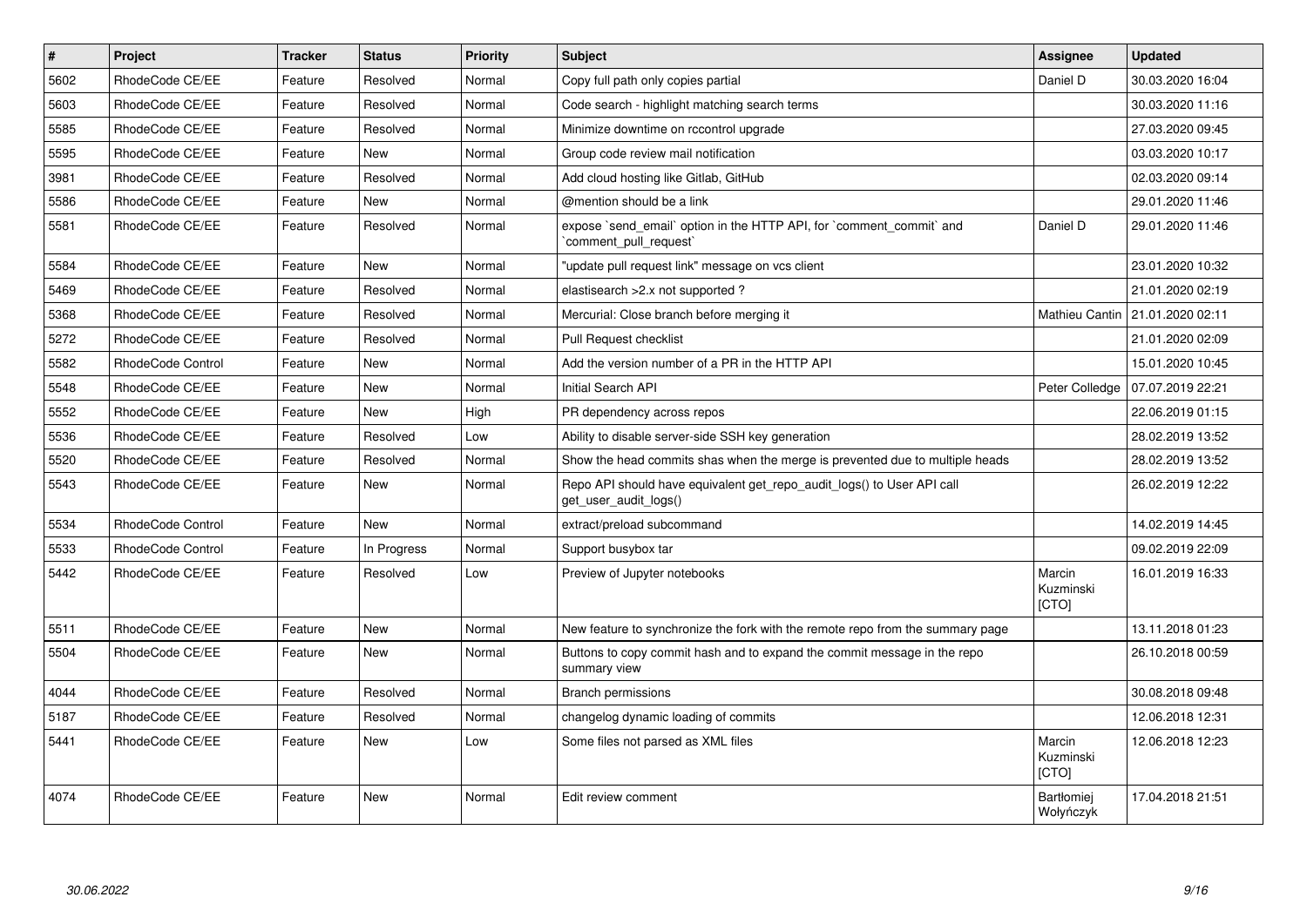| $\pmb{\#}$ | Project              | <b>Tracker</b> | <b>Status</b> | <b>Priority</b> | <b>Subject</b>                                                           | Assignee                     | <b>Updated</b>   |
|------------|----------------------|----------------|---------------|-----------------|--------------------------------------------------------------------------|------------------------------|------------------|
| 4000       | RhodeCode CE/EE      | Feature        | <b>New</b>    | Normal          | Make compare more functional                                             | Marcin<br>Kuzminski<br>[CTO] | 18.11.2017 19:11 |
| 5316       | RhodeCode CE/EE      | Feature        | In Progress   | Normal          | UI should provide checkout URL for a SVN path                            |                              | 06.11.2017 21:59 |
| 5396       | RhodeCode CE/EE      | Feature        | Resolved      | Normal          | Merge state with shadow repo should be created during pull request       |                              | 12.10.2017 21:57 |
| 5289       | RhodeCode CE/EE      | Feature        | New           | High            | Ability to Upload/Replace a file using the UI                            |                              | 22.09.2017 10:29 |
| 1457       | RhodeCode CE/EE      | Feature        | <b>New</b>    | Normal          | add allow permissions inheritance on repo groups                         |                              | 22.09.2017 10:27 |
| 4193       | RhodeCode CE/EE      | Feature        | In Progress   | Normal          | Improve Filter Functionality in the Change Log                           | Marcin<br>Kuzminski<br>[CTO] | 22.09.2017 10:25 |
| 5382       | RhodeCode CE/EE      | Feature        | <b>New</b>    | Normal          | Support for repository aliases                                           | Marcin<br>Kuzminski<br>[CTO] | 04.09.2017 15:17 |
| 5321       | RhodeCode CE/EE      | Feature        | Resolved      | Normal          | Audit logs                                                               |                              | 21.06.2017 12:49 |
| 4219       | RhodeCode CE/EE      | Feature        | Resolved      | Normal          | [ce, ee] Add mandatory reviewers for pull requests                       | Marcin<br>Kuzminski<br>[CTO] | 20.06.2017 15:23 |
| 4207       | RhodeCode CE/EE      | Feature        | Resolved      | Normal          | Support for obsolescence markers in changelog UI                         |                              | 19.05.2017 16:14 |
| 5278       | RhodeCode CE/EE      | Feature        | New           | Normal          | Require support for git repositories of the form git://                  |                              | 13.04.2017 15:20 |
| 5273       | RhodeCode CE/EE      | Feature        | <b>New</b>    | Normal          | Comment status                                                           |                              | 07.04.2017 13:10 |
| 5271       | RhodeCode CE/EE      | Feature        | <b>New</b>    | Normal          | Private comments                                                         |                              | 07.04.2017 12:01 |
| 2817       | RhodeCode CE/EE      | Feature        | Resolved      | Normal          | Make largefiles downloadable from the interface                          |                              | 27.03.2017 14:04 |
| 5256       | RhodeCode CE/EE      | Feature        | <b>New</b>    | Normal          | Last repository access time.                                             |                              | 23.03.2017 16:34 |
| 4301       | RhodeCode CE/EE      | Feature        | <b>New</b>    | Normal          | [API] toggle force_password_reset in api for Idap users                  |                              | 28.10.2016 15:43 |
| 1055       | RhodeCode CE/EE      | Feature        | Resolved      | Normal          | [pr, vcs] Expose the shadow repository of a pull request                 | Martin<br><b>Bornhold</b>    | 26.10.2016 10:33 |
| 4232       | RhodeCode CE/EE      | Feature        | New           | Normal          | [ce, ee, pr, compare] redo diffs, support side by side diffs, html diffs | Daniel D                     | 25.10.2016 15:40 |
| 4272       | RhodeCode CE/EE      | Feature        | New           | Normal          | Better SPAM protection                                                   |                              | 12.10.2016 11:14 |
| 4267       | RhodeCode CE/EE      | Feature        | Resolved      | Normal          | [ce, ee] jira tracker integration wildcard project key support           | Daniel D                     | 10.10.2016 20:13 |
| 1131       | RhodeCode CE/EE      | Feature        | Resolved      | Normal          | Implement default reviewers for code review                              | Daniel D                     | 21.09.2016 18:28 |
| 4226       | RhodeCode CE/EE      | Feature        | <b>New</b>    | Normal          | [settings, system info] add VCS and Channelstream status to System Info  |                              | 14.09.2016 16:45 |
| 4225       | RhodeCode CE/EE      | Feature        | Resolved      | Normal          | [ce, ee] repo group integrations cascade to child repo groups            | Daniel D                     | 14.09.2016 11:12 |
| 4192       | RhodeCode CE/EE      | Feature        | Resolved      | Normal          | [ce, ee] slack/hipchat integrations group commits by branch pushed       |                              | 09.09.2016 19:01 |
| 4222       | RhodeCode CE/EE      | Feature        | New           | Normal          | Configurable detection of READMEs                                        |                              | 09.09.2016 10:05 |
| 4220       | RhodeCode Appenlight | Feature        | <b>New</b>    | Low             | Search params allow sorting of result.                                   |                              | 06.09.2016 16:33 |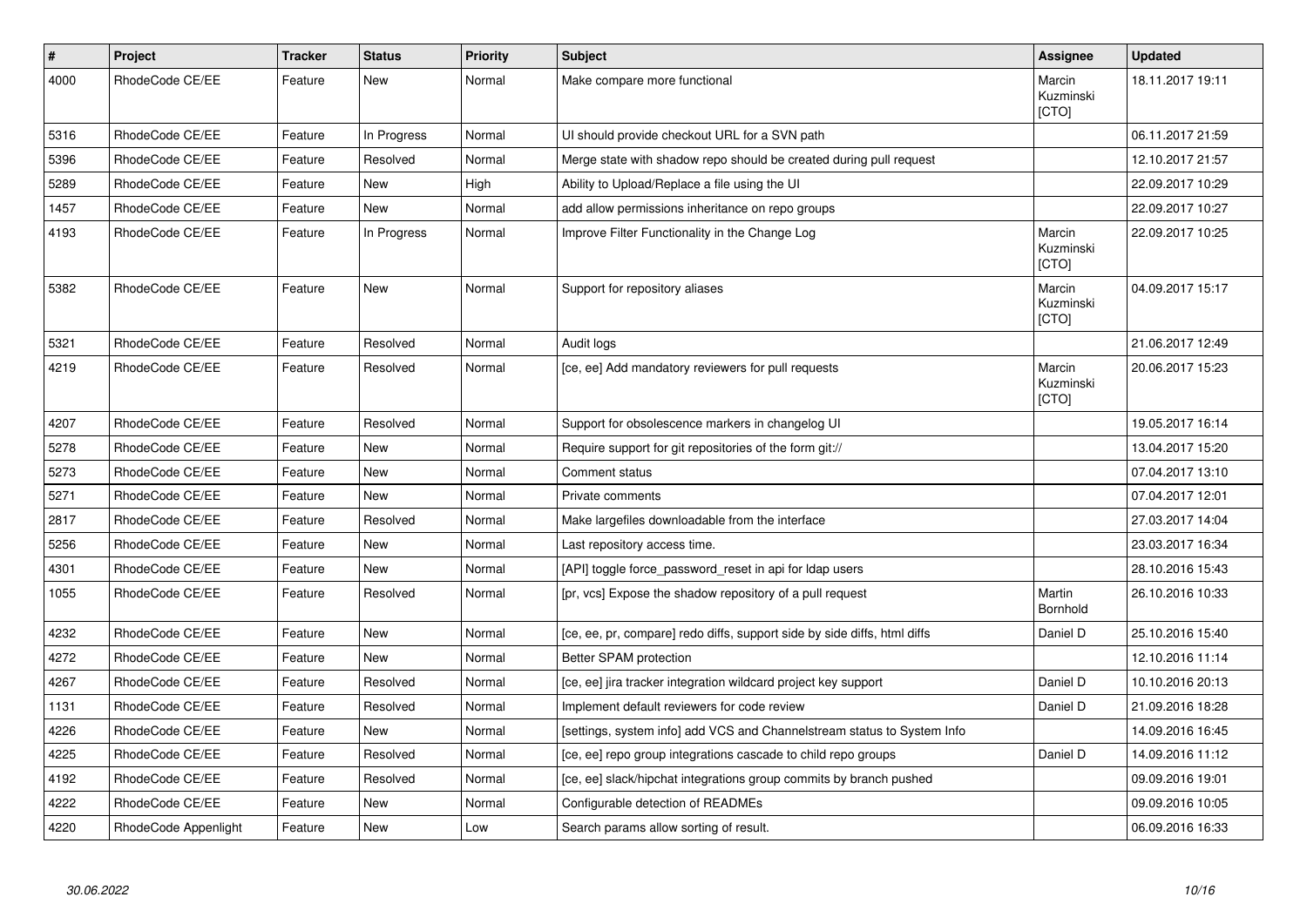| $\#$ | Project              | Tracker | <b>Status</b> | <b>Priority</b> | Subject                                                                   | Assignee                     | <b>Updated</b>   |
|------|----------------------|---------|---------------|-----------------|---------------------------------------------------------------------------|------------------------------|------------------|
| 4213 | RhodeCode CE/EE      | Feature | New           | High            | Embed PostgreSQL database                                                 | Marcin<br>Kuzminski<br>[CTO] | 03.09.2016 23:45 |
| 4191 | RhodeCode CE/EE      | Feature | New           | Normal          | Add custom Image logo option to header                                    |                              | 22.08.2016 14:49 |
| 4182 | RhodeCode CE/EE      | Feature | New           | Normal          | add direct link from notification to corresponding PR                     |                              | 19.08.2016 12:35 |
| 4175 | RhodeCode CE/EE      | Feature | Resolved      | Normal          | [ce, ee] repo group integrations                                          | Daniel D                     | 16.08.2016 20:00 |
| 4157 | RhodeCode CE/EE      | Feature | New           | Normal          | [integrations] Integrate with industry standard SW development tools      | Daniel D                     | 08.08.2016 12:55 |
| 4144 | RhodeCode CE/EE      | Feature | New           | Normal          | [ux] improve enable/disable of notifications                              |                              | 02.08.2016 17:19 |
| 317  | Documentation        | Feature | New           | High            | Styling                                                                   | <b>Brian Butler</b>          | 07.07.2016 10:10 |
| 4071 | RhodeCode Appenlight | Feature | New           | Normal          | Allow for easy out-out of assigned permissions                            |                              | 05.07.2016 10:14 |
| 687  | Documentation        | Feature | New           | Normal          | [Integraton] - Elastic search integration                                 | <b>Brian Butler</b>          | 01.07.2016 14:15 |
| 659  | Documentation        | Feature | New           | Normal          | Peer to Peer Failover                                                     | <b>Brian Butler</b>          | 01.07.2016 14:15 |
| 4064 | RhodeCode Appenlight | Feature | New           | Normal          | Create a multiple action feature for Reports and Logs lists               |                              | 30.06.2016 15:18 |
| 4063 | RhodeCode Appenlight | Feature | New           | Normal          | add option to specify custom value in dashboard select                    |                              | 30.06.2016 15:17 |
| 4062 | RhodeCode Appenlight | Feature | New           | Normal          | A way to see browser breakdown for an error                               |                              | 30.06.2016 15:16 |
| 4061 | RhodeCode Appenlight | Feature | New           | Normal          | Timezone for applications                                                 |                              | 30.06.2016 15:16 |
| 4060 | RhodeCode Appenlight | Feature | New           | Normal          | Replayable requests                                                       |                              | 30.06.2016 15:15 |
| 4059 | RhodeCode Appenlight | Feature | New           | Normal          | Server Monitoring                                                         |                              | 30.06.2016 15:15 |
| 4057 | RhodeCode Appenlight | Feature | New           | Normal          | Negation option for search filter                                         |                              | 30.06.2016 15:12 |
| 4056 | RhodeCode Appenlight | Feature | <b>New</b>    | Normal          | Optionally allow to filter graphs per machine in dashboard                |                              | 30.06.2016 15:12 |
| 3999 | RhodeCode CE/EE      | Feature | Resolved      | Normal          | Add `send account information` to user creation page                      |                              | 28.06.2016 15:22 |
| 4017 | RhodeCode Appenlight | Feature | New           | Low             | application logos need help                                               |                              | 14.06.2016 11:52 |
| 3486 | RhodeCode CE/EE      | Feature | New           | Normal          | expose origin of permission in perm dict for users                        |                              | 06.06.2016 10:54 |
| 3980 | RhodeCode CE/EE      | Feature | New           | Normal          | Add CI engine                                                             |                              | 05.06.2016 21:32 |
| 3979 | RhodeCode CE/EE      | Feature | New           | Normal          | Add kanban board                                                          |                              | 05.06.2016 21:20 |
| 3978 | RhodeCode CE/EE      | Feature | New           | Normal          | Add bug tracker                                                           |                              | 05.06.2016 21:20 |
| 3977 | RhodeCode CE/EE      | Feature | New           | Normal          | Wiki                                                                      |                              | 05.06.2016 21:11 |
| 148  | RhodeCode CE/EE      | Feature | New           | Normal          | [comments] Add per file and multiline comments in a changeset             |                              | 25.05.2016 10:20 |
| 2539 | RhodeCode CE/EE      | Feature | Feedback      | Normal          | Recursive deletion of resources                                           |                              | 20.04.2016 08:52 |
| 3472 | RhodeCode CE/EE      | Feature | New           | Normal          | Expose unified hooks that can be used in SSH backend                      |                              | 14.04.2016 17:54 |
| 3460 | RhodeCode CE/EE      | Feature | New           | Normal          | [ux, frontend] hide "show more" button when there is nothing more to show |                              | 11.04.2016 13:37 |
| 3455 | RhodeCode CE/EE      | Feature | New           | Normal          | [ux] commit message search should render entire commit message            |                              | 07.04.2016 17:50 |
| 3373 | RhodeCode CE/EE      | Feature | New           | Normal          | Allow to create Bookmarks and Branches from UI                            |                              | 05.04.2016 09:21 |
| 3440 | RhodeCode CE/EE      | Feature | New           | Normal          | [design, ux] mock-up user interface for adding a branch/bookmark          |                              | 05.04.2016 09:21 |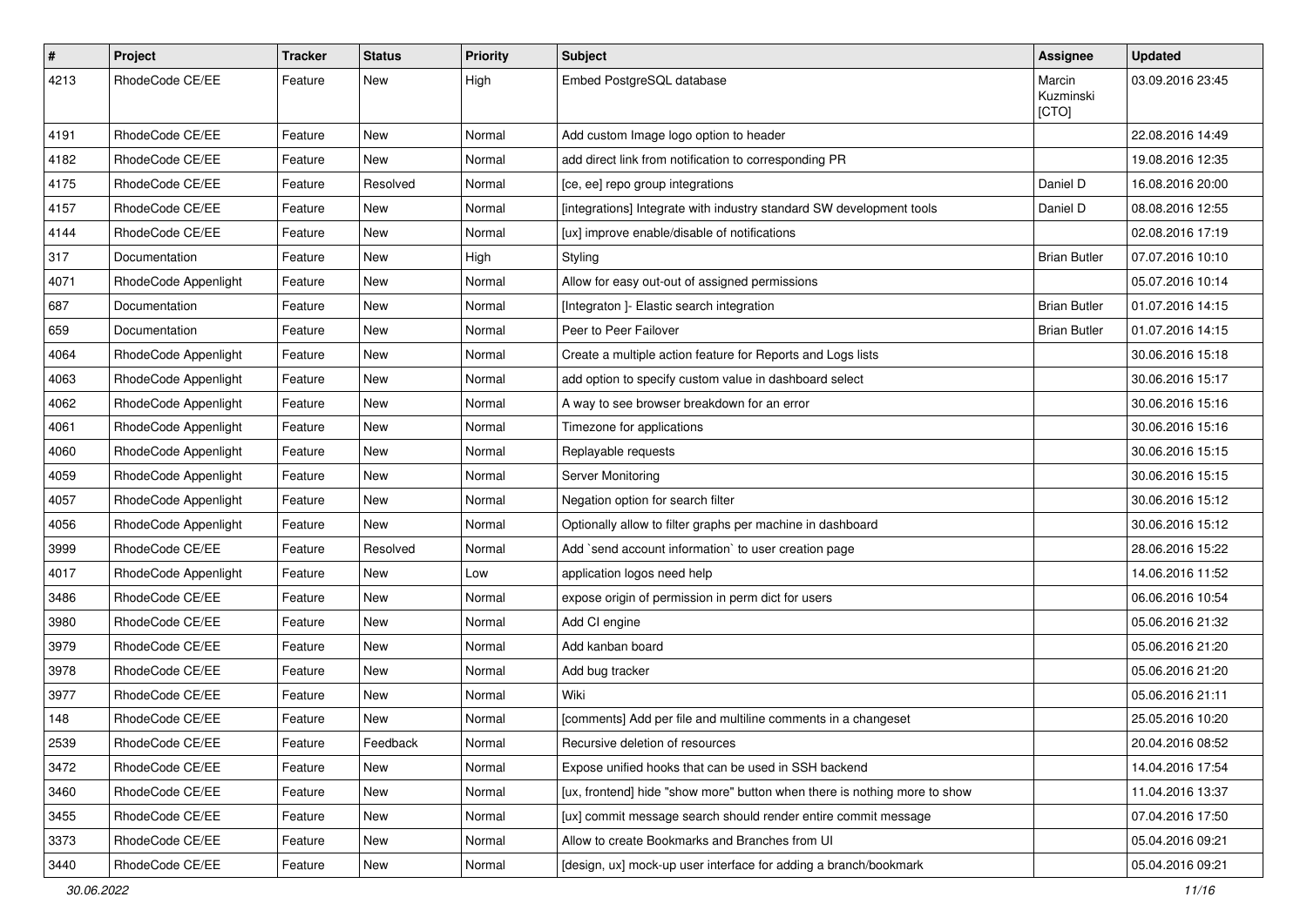| #    | Project         | <b>Tracker</b> | <b>Status</b> | <b>Priority</b> | <b>Subject</b>                                                                                                                    | <b>Assignee</b>    | <b>Updated</b>   |
|------|-----------------|----------------|---------------|-----------------|-----------------------------------------------------------------------------------------------------------------------------------|--------------------|------------------|
| 2882 | RhodeCode CE/EE | Feature        | New           | Normal          | Bulk comment submit                                                                                                               |                    | 17.03.2016 17:50 |
| 5677 | RhodeCode CE/EE | Support        | <b>New</b>    | Normal          | PR cross merge                                                                                                                    |                    | 28.01.2022 16:59 |
| 5639 | RhodeCode CE/EE | Support        | New           | High            | 500 Internal Server Error   The server has either erred  after importing Database<br>from backup                                  |                    | 22.11.2020 09:15 |
| 5516 | RhodeCode CE/EE | Support        | Resolved      | High            | Cannot log into RhodeCode                                                                                                         | Thierry<br>Wynsdau | 28.05.2020 20:28 |
| 5618 | RhodeCode CE/EE | Support        | New           | Normal          | Getting HTTP 502 Bad Gateway when trying to push (or clone) on a slow network                                                     |                    | 27.05.2020 21:56 |
| 5609 | RhodeCode CE/EE | Support        | Resolved      | Normal          | Change git diff algorithm                                                                                                         |                    | 31.03.2020 22:08 |
| 5593 | RhodeCode CE/EE | Support        | New           | Normal          | SSH connections                                                                                                                   |                    | 17.02.2020 16:18 |
| 5591 | Documentation   | Support        | <b>New</b>    | Normal          | documentation typo                                                                                                                |                    | 04.02.2020 19:43 |
| 5554 | RhodeCode CE/EE | Support        | Resolved      | Normal          | How to increase number of commits shown in pagination on dashboard and<br>changelog                                               |                    | 21.01.2020 02:08 |
| 5541 | RhodeCode CE/EE | Support        | New           | Normal          | <b>SVN Settings: Repository Patterns</b>                                                                                          |                    | 16.12.2019 15:35 |
| 5395 | RhodeCode CE/EE | Support        | Resolved      | Normal          | Svn protocols and performance                                                                                                     |                    | 04.04.2019 18:08 |
| 5546 | RhodeCode CE/EE | Support        | Resolved      | Normal          | experiments with mercurial 4.9                                                                                                    |                    | 26.03.2019 09:23 |
| 5544 | RhodeCode CE/EE | Support        | Resolved      | Normal          | Use of authentication token with LDAP account results in account lockout when max<br>bad password attempts are configured in LDAP |                    | 27.02.2019 10:09 |
| 5529 | Documentation   | Support        | <b>New</b>    | Normal          | Documentation does not detail watched repositories                                                                                |                    | 07.02.2019 00:16 |
| 5527 | RhodeCode CE/EE | Support        | New           | Normal          | API: expose human readable failure reason                                                                                         |                    | 30.01.2019 17:43 |
| 5503 | RhodeCode CE/EE | Support        | New           | Normal          | failed to upgrade to 4.13.3                                                                                                       |                    | 06.11.2018 18:28 |
| 5499 | RhodeCode CE/EE | Support        | New           | Normal          | ERROR [celery.worker.consumer.consumer] consumer: Cannot connect                                                                  |                    | 11.09.2018 08:39 |
| 5495 | RhodeCode CE/EE | Support        | New           | Normal          | Idap to crowd users_groups sync source                                                                                            |                    | 10.09.2018 22:09 |
| 5497 | RhodeCode CE/EE | Support        | New           | Normal          | hg push hangs                                                                                                                     |                    | 30.08.2018 22:15 |
| 5468 | RhodeCode CE/EE | Support        | New           | Normal          | Check logic for updating last commit for repository groups                                                                        |                    | 30.08.2018 09:47 |
| 5491 | RhodeCode CE/EE | Support        | New           | Urgent          | Upgrade RhodeCode Community + VCSSERVER from 4.10.4 to 4.12.4, pull request<br>stop working with reviewers                        |                    | 30.08.2018 09:47 |
| 5496 | RhodeCode CE/EE | Support        | New           | Normal          | database migration 4.11.6 mysql to 4.12.4 postgres                                                                                |                    | 27.08.2018 21:17 |
| 5484 | RhodeCode CE/EE | Support        | New           | Normal          | Setting up ssh, remote hg not found                                                                                               |                    | 06.07.2018 23:41 |
| 3364 | RhodeCode CE/EE | Support        | New           | High            | Allow Specifying the Commit Message for Pull Request Merges                                                                       |                    | 17.04.2018 21:51 |
| 5423 | Documentation   | Support        | Resolved      | Normal          | API-Documentation for Method "create_repo_group" faulty                                                                           |                    | 22.01.2018 16:23 |
| 5394 | RhodeCode CE/EE | Support        | New           | Normal          | SVN to Git / Mercurial Migration                                                                                                  |                    | 03.10.2017 09:29 |
| 5375 | RhodeCode CE/EE | Support        | Resolved      | Normal          | How do I configure "Go to" to just search repository names?                                                                       |                    | 16.08.2017 18:00 |
| 5269 | RhodeCode CE/EE | Support        | New           | Normal          | Upgrade from RC EE 3.7.1 to RC EE 4.x                                                                                             |                    | 29.06.2017 19:36 |
| 5255 | RhodeCode CE/EE | Support        | New           | Normal          | I can't access issues created by me from mail                                                                                     |                    | 04.04.2017 11:28 |
| 5237 | Documentation   | Support        | New           | Normal          | documentation for DR                                                                                                              |                    | 06.03.2017 23:34 |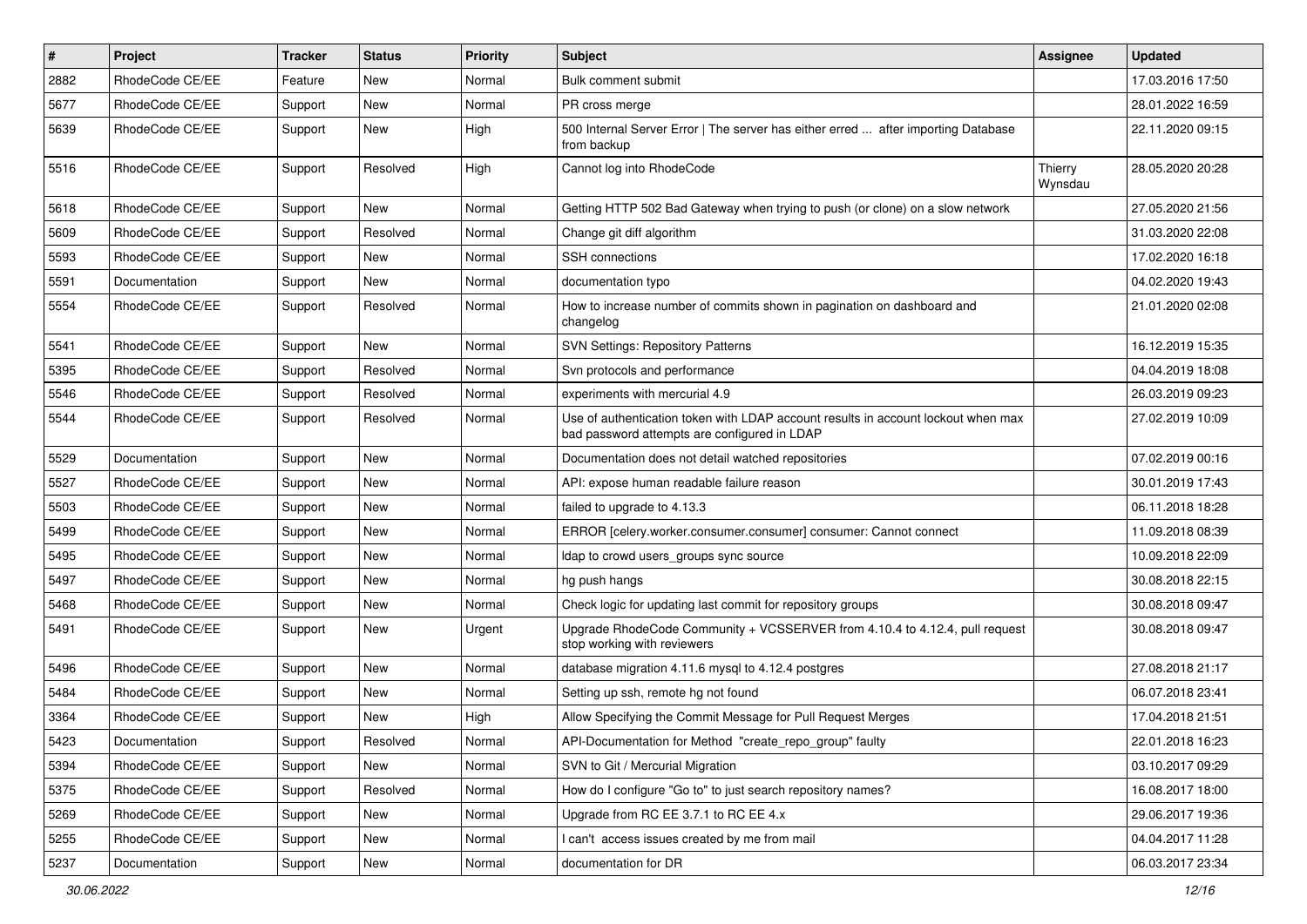| #    | Project         | <b>Tracker</b> | <b>Status</b> | <b>Priority</b> | Subject                                                                                   | <b>Assignee</b>                | <b>Updated</b>   |
|------|-----------------|----------------|---------------|-----------------|-------------------------------------------------------------------------------------------|--------------------------------|------------------|
| 4677 | RhodeCode CE/EE | Support        | Resolved      | High            | API get_repo_refs not working?                                                            |                                | 19.12.2016 11:46 |
| 4303 | RhodeCode CE/EE | Support        | <b>New</b>    | Normal          | rhodecode instance                                                                        |                                | 08.11.2016 16:32 |
| 4269 | RhodeCode CE/EE | Support        | Resolved      | Normal          | Allow flash messages to be permanently surpressed                                         | <b>Marcin Lulek</b>            | 14.10.2016 12:46 |
| 4252 | RhodeCode CE/EE | Support        | New           | Normal          | Backup & Recovery                                                                         |                                | 07.10.2016 19:47 |
| 4244 | RhodeCode CE/EE | Support        | Resolved      | Normal          | mod day syn template error when using auth realm with spaces in it                        | Martin<br>Bornhold             | 28.09.2016 12:07 |
| 4243 | RhodeCode CE/EE | Support        | Resolved      | High            | Gist visibility update?                                                                   | Martin<br>Bornhold             | 27.09.2016 06:40 |
| 4227 | RhodeCode CE/EE | Support        | Resolved      | Normal          | VBScript files detected as text/plain - no syntax highlighting                            |                                | 14.09.2016 22:38 |
| 3967 | RhodeCode CE/EE | Support        | In Progress   | Normal          | Server 500 error                                                                          |                                | 11.08.2016 13:39 |
| 4081 | RhodeCode CE/EE | Support        | Resolved      | Normal          | Receiving server 500 error when trying to clone repo from windows client using<br>eclipse |                                | 12.07.2016 14:30 |
| 3332 | RhodeCode CE/EE | Support        | New           | Normal          | LDAP settings page: Add button "test connection"                                          |                                | 17.03.2016 10:23 |
| 5229 | RhodeCode CE/EE | Task           | Resolved      | Normal          | add support for https://clipboardjs.com/                                                  |                                | 21.01.2020 02:19 |
| 5200 | RhodeCode CE/EE | Task           | <b>New</b>    | Normal          | investigate search improvements                                                           |                                | 16.12.2019 16:04 |
| 5537 | RhodeCode CE/EE | Task           | Resolved      | Normal          | Add owner to create_pull_request API                                                      |                                | 28.02.2019 13:52 |
| 5408 | Documentation   | Task           | Resolved      | Low             | Upate nginx documentation for non standard SSL port                                       |                                | 12.07.2018 23:21 |
| 5270 | RhodeCode CE/EE | Task           | New           | Normal          | Comments updates                                                                          | <b>Bartłomiej</b><br>Wołyńczyk | 17.04.2018 21:51 |
| 5391 | RhodeCode CE/EE | Task           | Resolved      | High            | Secure Email change                                                                       |                                | 17.04.2018 21:50 |
| 4290 | RhodeCode CE/EE | Task           | <b>New</b>    | Normal          | Allow to transplant the review status to merged commits                                   |                                | 17.04.2018 21:50 |
| 4045 | RhodeCode CE/EE | Task           | New           | Normal          | File permissions                                                                          |                                | 17.04.2018 21:49 |
| 4120 | RhodeCode CE/EE | Task           | <b>New</b>    | Normal          | [ce] replace get_repo_nodes api                                                           | Daniel D                       | 17.04.2018 21:49 |
| 5326 | RhodeCode CE/EE | Task           | Resolved      | Normal          | Public usergroup profile                                                                  | Bartłomiej<br>Wołyńczyk        | 22.02.2018 15:44 |
| 2844 | RhodeCode CE/EE | Task           | New           | Normal          | Update Bcrypt to a maintained version                                                     |                                | 17.02.2018 20:37 |
| 5386 | RhodeCode CE/EE | Task           | Resolved      | Normal          | Increase security for Email Change                                                        | Marcin<br>Kuzminski<br>[CTO]   | 17.02.2018 17:29 |
| 4246 | RhodeCode CE/EE | Task           | New           | Normal          | [ce, ee, vcs, git] add tests for annotated git tags                                       | Daniel D                       | 13.02.2018 18:03 |
| 5202 | RhodeCode CE/EE | Task           | Resolved      | Normal          | run git gc and git repack on GIT repos when we have a scheduler via celery in<br>pyramid  |                                | 04.12.2017 20:49 |
| 5404 | RhodeCode CE/EE | Task           | New           | Normal          | Add an option to detach review rules when deleting an user                                |                                | 22.11.2017 11:23 |
| 4169 | RhodeCode CE/EE | Task           | Resolved      | Normal          | re-architecture celery support                                                            |                                | 17.11.2017 19:21 |
| 5400 | RhodeCode CE/EE | Task           | New           | Normal          | User group - subgroup support                                                             |                                | 06.11.2017 22:00 |
| 4197 | RhodeCode CE/EE | Task           | New           | Normal          | [ce, ee] get list of users with their permissions to a repository                         | Daniel D                       | 22.09.2017 10:30 |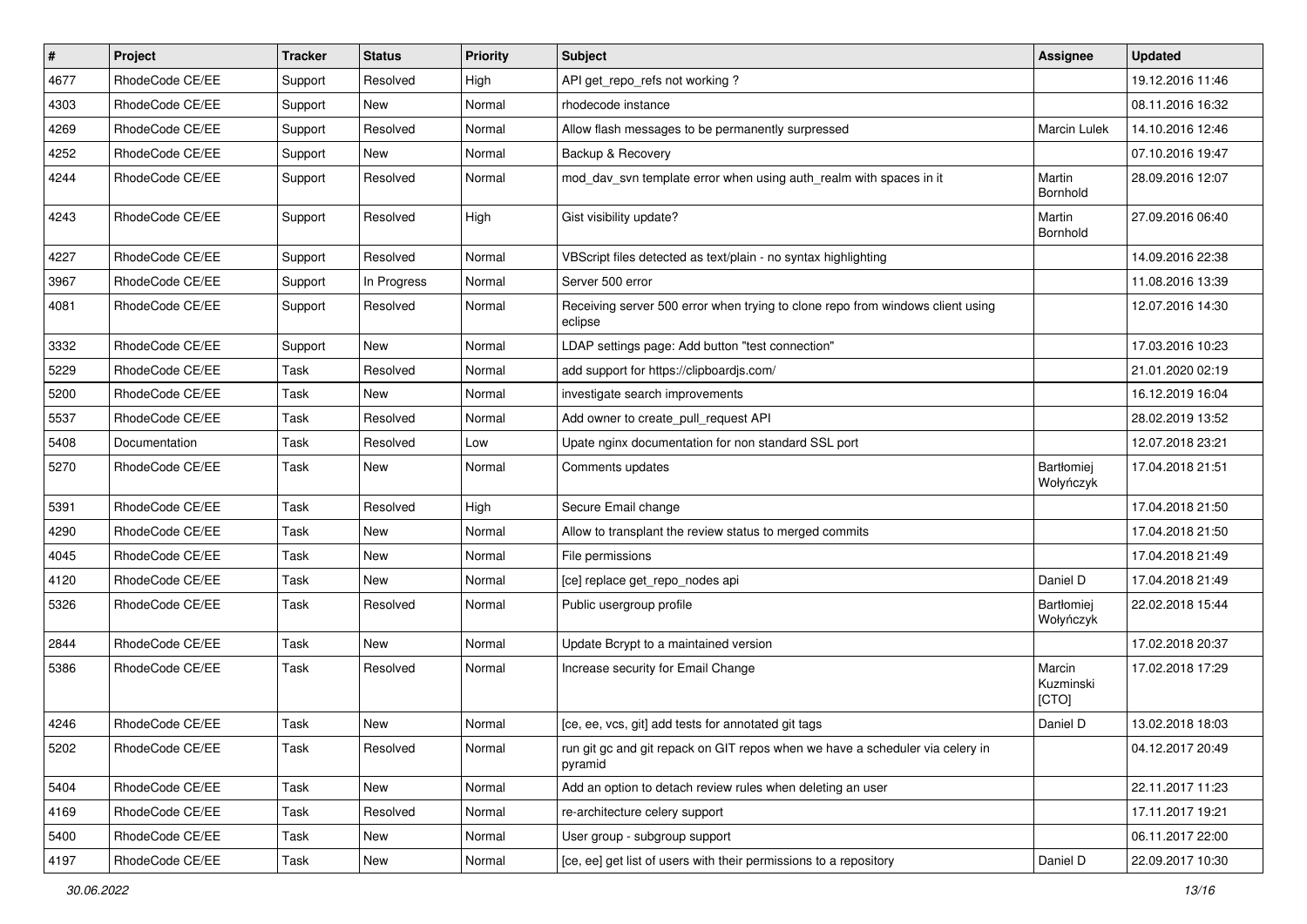| $\pmb{\#}$ | Project         | <b>Tracker</b> | <b>Status</b> | <b>Priority</b> | <b>Subject</b>                                                                                     | Assignee                     | <b>Updated</b>   |
|------------|-----------------|----------------|---------------|-----------------|----------------------------------------------------------------------------------------------------|------------------------------|------------------|
| 4051       | RhodeCode CE/EE | Task           | New           | Normal          | [ux, renderering] Consistent formatting on text fields.                                            |                              | 22.09.2017 10:27 |
| 4299       | RhodeCode CE/EE | Task           | <b>New</b>    | Normal          | TEMPLATE repo groups                                                                               |                              | 22.09.2017 10:26 |
| 5203       | RhodeCode CE/EE | Task           | Resolved      | Normal          | optimise large repos speed                                                                         |                              | 08.09.2017 16:10 |
| 5343       | RhodeCode CE/EE | Task           | Resolved      | Normal          | SSH key management and SSH support                                                                 |                              | 18.08.2017 23:50 |
| 4288       | RhodeCode CE/EE | Task           | Resolved      | Normal          | [ce, ee] unify controllers that use diffs                                                          | Daniel D                     | 02.08.2017 11:41 |
| 4234       | RhodeCode CE/EE | Task           | New           | Normal          | prepare and test RhodeCode VM image for AWS                                                        | Marcin Lulek                 | 11.07.2017 13:32 |
| 4312       | RhodeCode CE/EE | Task           | <b>New</b>    | Normal          | Storage location changes                                                                           |                              | 11.07.2017 13:31 |
| 5225       | RhodeCode CE/EE | Task           | Resolved      | Normal          | add tag of author/contribitor to comments                                                          |                              | 11.05.2017 11:10 |
| 5265       | RhodeCode CE/EE | Task           | Resolved      | Normal          | Enable phases support                                                                              |                              | 11.05.2017 11:10 |
| 4235       | RhodeCode CE/EE | Task           | Resolved      | High            | Support GIT LFS server                                                                             |                              | 23.03.2017 17:24 |
| 5235       | RhodeCode CE/EE | Task           | Resolved      | Normal          | relative image support                                                                             |                              | 10.03.2017 23:37 |
| 5221       | RhodeCode CE/EE | Task           | Resolved      | Normal          | Missing comment type in emails                                                                     |                              | 19.02.2017 21:46 |
| 5207       | RhodeCode CE/EE | Task           | Resolved      | Low             | Release 4.6.1                                                                                      |                              | 13.02.2017 18:04 |
| 5201       | RhodeCode CE/EE | Task           | Resolved      | Normal          | API: implement describe-methods                                                                    |                              | 13.02.2017 15:57 |
| 5198       | RhodeCode CE/EE | Task           | Resolved      | Normal          | remove pyro4 from enterprise                                                                       |                              | 07.02.2017 19:28 |
| 5184       | RhodeCode CE/EE | Task           | Resolved      | Normal          | bump pyramid to 1.7.X                                                                              |                              | 06.02.2017 21:50 |
| 4259       | RhodeCode CE/EE | Task           | Resolved      | Low             | Events, create post-create-user event                                                              | Daniel D                     | 30.01.2017 20:11 |
| 5150       | RhodeCode CE/EE | Task           | Resolved      | Normal          | Password reset promts in my account should be hidden in accounts that are not of<br>type rhodecode | Marcin<br>Kuzminski<br>[CTO] | 02.01.2017 16:34 |
| 4678       | RhodeCode CE/EE | Task           | Resolved      | Normal          | Release 4.5.2                                                                                      |                              | 19.12.2016 17:32 |
| 4283       | RhodeCode CE/EE | Task           | Resolved      | Normal          | bump whoosh to 2.7.4 release                                                                       |                              | 13.12.2016 21:08 |
| 4670       | RhodeCode CE/EE | Task           | Resolved      | Normal          | Release 4.5.1                                                                                      | Marcin<br>Kuzminski<br>[CTO] | 06.12.2016 21:13 |
| 4666       | RhodeCode CE/EE | Task           | Resolved      | Normal          | Bump git and mercurial to latest versions                                                          |                              | 02.12.2016 19:01 |
| 4669       | RhodeCode CE/EE | Task           | <b>New</b>    | Normal          | disable pytest sugar on nix-build                                                                  |                              | 01.12.2016 12:52 |
| 4311       | RhodeCode CE/EE | Task           | Resolved      | Normal          | Diffs feedback                                                                                     | Daniel D                     | 26.11.2016 14:10 |
| 4251       | RhodeCode CE/EE | Task           | Feedback      | High            | [customer] Pull request with subrepos                                                              | Martin<br>Bornhold           | 10.11.2016 17:52 |
| 4305       | RhodeCode CE/EE | Task           | Resolved      | Normal          | Meta-tagging could be excluded from limit                                                          |                              | 09.11.2016 19:27 |
| 4003       | RhodeCode CE/EE | Task           | Resolved      | Normal          | User personal repository groups improvements                                                       |                              | 07.11.2016 16:12 |
| 4297       | RhodeCode CE/EE | Task           | Resolved      | Normal          | redo the my-pull-requests page to use the datagrid                                                 | Marcin<br>Kuzminski<br>[CTO] | 01.11.2016 09:31 |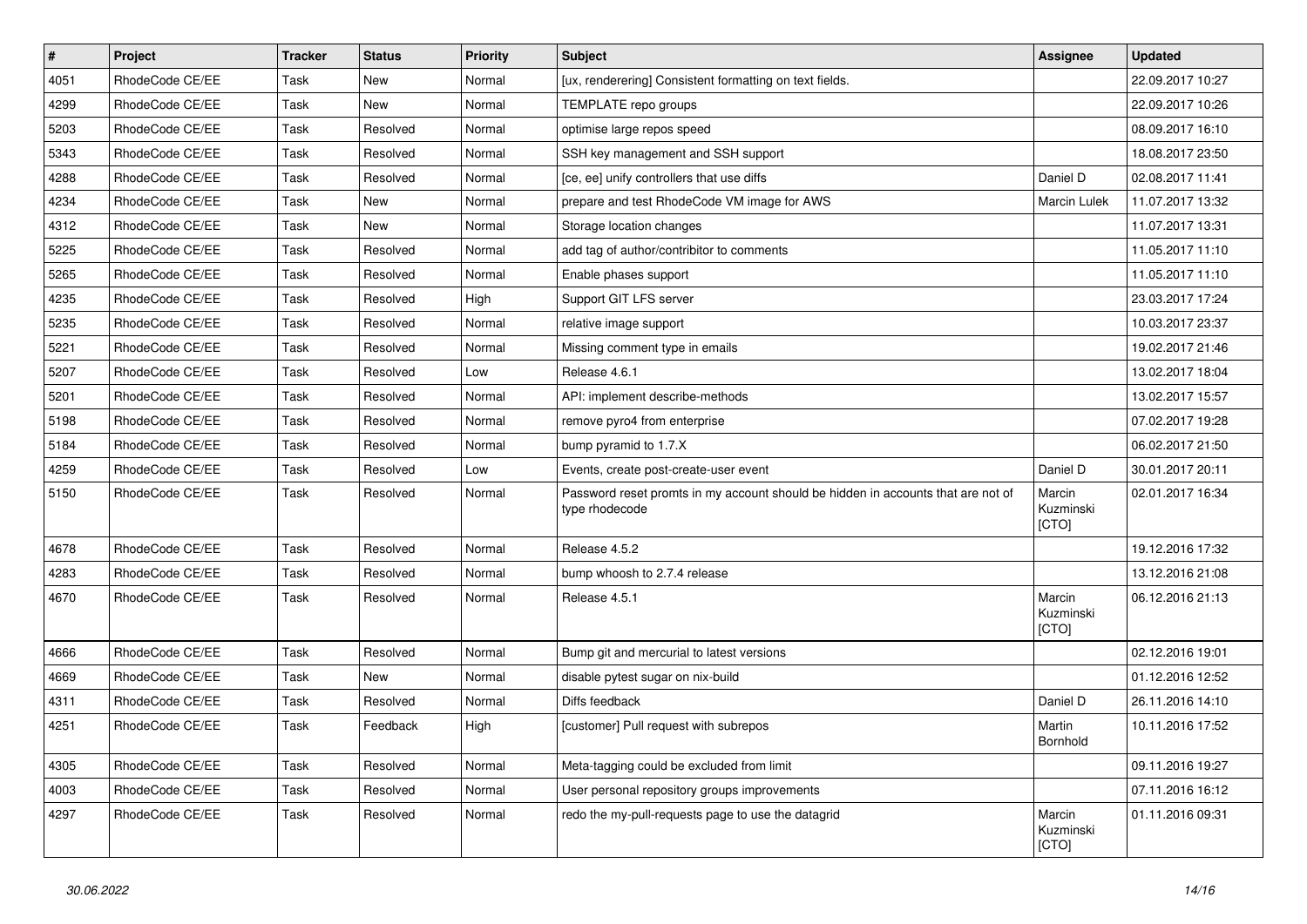| #    | Project         | <b>Tracker</b> | <b>Status</b> | <b>Priority</b> | Subject                                                                                               | Assignee                     | <b>Updated</b>   |
|------|-----------------|----------------|---------------|-----------------|-------------------------------------------------------------------------------------------------------|------------------------------|------------------|
| 4289 | RhodeCode CE/EE | Task           | New           | Low             | [ce, ee] clean up pygments lexer functions + handling                                                 | Daniel D                     | 21.10.2016 14:44 |
| 4282 | RhodeCode CE/EE | Task           | Resolved      | Normal          | Add inode limit together with disk usage                                                              | Marcin<br>Kuzminski<br>[CTO] | 19.10.2016 12:18 |
| 4281 | RhodeCode CE/EE | Task           | Resolved      | Normal          | Fix docs on To `increase database performance`                                                        | Marcin<br>Kuzminski<br>[CTO] | 18.10.2016 16:39 |
| 4245 | RhodeCode CE/EE | Task           | Resolved      | Normal          | Convert control command to use http mode by default                                                   | Marcin<br>Kuzminski<br>[CTO] | 14.10.2016 16:13 |
| 4108 | RhodeCode CE/EE | Task           | Resolved      | Normal          | Release 4.2.2                                                                                         |                              | 14.10.2016 13:08 |
| 4237 | RhodeCode CE/EE | Task           | Resolved      | Normal          | Enable HTTP support                                                                                   | Martin<br>Bornhold           | 12.10.2016 11:51 |
| 4238 | RhodeCode CE/EE | Task           | Resolved      | Normal          | default reviewers updates                                                                             | Daniel D                     | 06.10.2016 14:26 |
| 4203 | RhodeCode CE/EE | Task           | Resolved      | Normal          | Get rid of svn.proxy.parent_path_root, and replace it with reading storage location<br>from Database  | Martin<br>Bornhold           | 22.09.2016 14:31 |
| 4194 | RhodeCode CE/EE | Task           | Resolved      | Normal          | move svn http backend out of labs into a real VCS settings                                            | Lisa Quatmann                | 14.09.2016 23:16 |
| 4179 | RhodeCode CE/EE | Task           | New           | Normal          | [ce, ee] refine perms summary list                                                                    | Daniel D                     | 14.09.2016 12:09 |
| 4151 | RhodeCode CE/EE | Task           | Resolved      | Normal          | [packaging] Subversion to current 1.9.X                                                               |                              | 09.09.2016 10:18 |
| 4153 | RhodeCode CE/EE | Task           | Resolved      | Normal          | Optimize readme fetching by changing the system of readme detection                                   | Johannes<br>Bornhold         | 09.09.2016 10:17 |
| 4216 | RhodeCode CE/EE | Task           | <b>New</b>    | Normal          | [ux, renderers] implement consistent rendering for text fields                                        |                              | 06.09.2016 11:46 |
| 4181 | RhodeCode CE/EE | Task           | Resolved      | Normal          | Integrations: allow root repos only integrations                                                      | Daniel D                     | 31.08.2016 17:44 |
| 4202 | RhodeCode CE/EE | Task           | Resolved      | Normal          | Polish the 503.html page                                                                              | Daniel D                     | 30.08.2016 23:54 |
| 4140 | RhodeCode CE/EE | Task           | Resolved      | Normal          | Check middleware chain status, and Verify that special middleware is catching<br>exceptions correctly |                              | 23.08.2016 12:13 |
| 4180 | RhodeCode CE/EE | Task           | Resolved      | Normal          | integrations: possible limit the updates sent                                                         | Daniel D                     | 22.08.2016 12:22 |
| 4147 | RhodeCode CE/EE | Task           | New           | Normal          | [ce, ee, docs] Events documentation                                                                   | Daniel D                     | 15.08.2016 12:33 |
| 4163 | RhodeCode CE/EE | Task           | New           | Normal          | [ce, ee] celery refactor + upgrade                                                                    |                              | 15.08.2016 12:32 |
| 3454 | RhodeCode CE/EE | Task           | Feedback      | Normal          | [ce/ee] visually differentiate the two editions                                                       | Marcin<br>Kuzminski<br>[CTO] | 10.08.2016 03:30 |
| 3504 | RhodeCode CE/EE | Task           | In Progress   | Normal          | [routing] Move static assets under a common prefix                                                    |                              | 19.07.2016 12:27 |
| 2744 | RhodeCode CE/EE | Task           | Resolved      | Normal          | Deprecating Internet Explorer                                                                         |                              | 06.07.2016 12:04 |
| 3093 | Documentation   | Task           | New           | Normal          | [API] - update hg/git update pr API. Auto updates PR on push                                          | <b>Brian Butler</b>          | 01.07.2016 14:15 |
| 3092 | Documentation   | Task           | New           | Normal          | [RCE, ini] - doc available settings + check tender with Gemalto hacks                                 | <b>Brian Butler</b>          | 01.07.2016 14:15 |
| 737  | Documentation   | Task           | New           | Normal          | What is an extra field and how do you add it?                                                         |                              | 01.07.2016 14:15 |